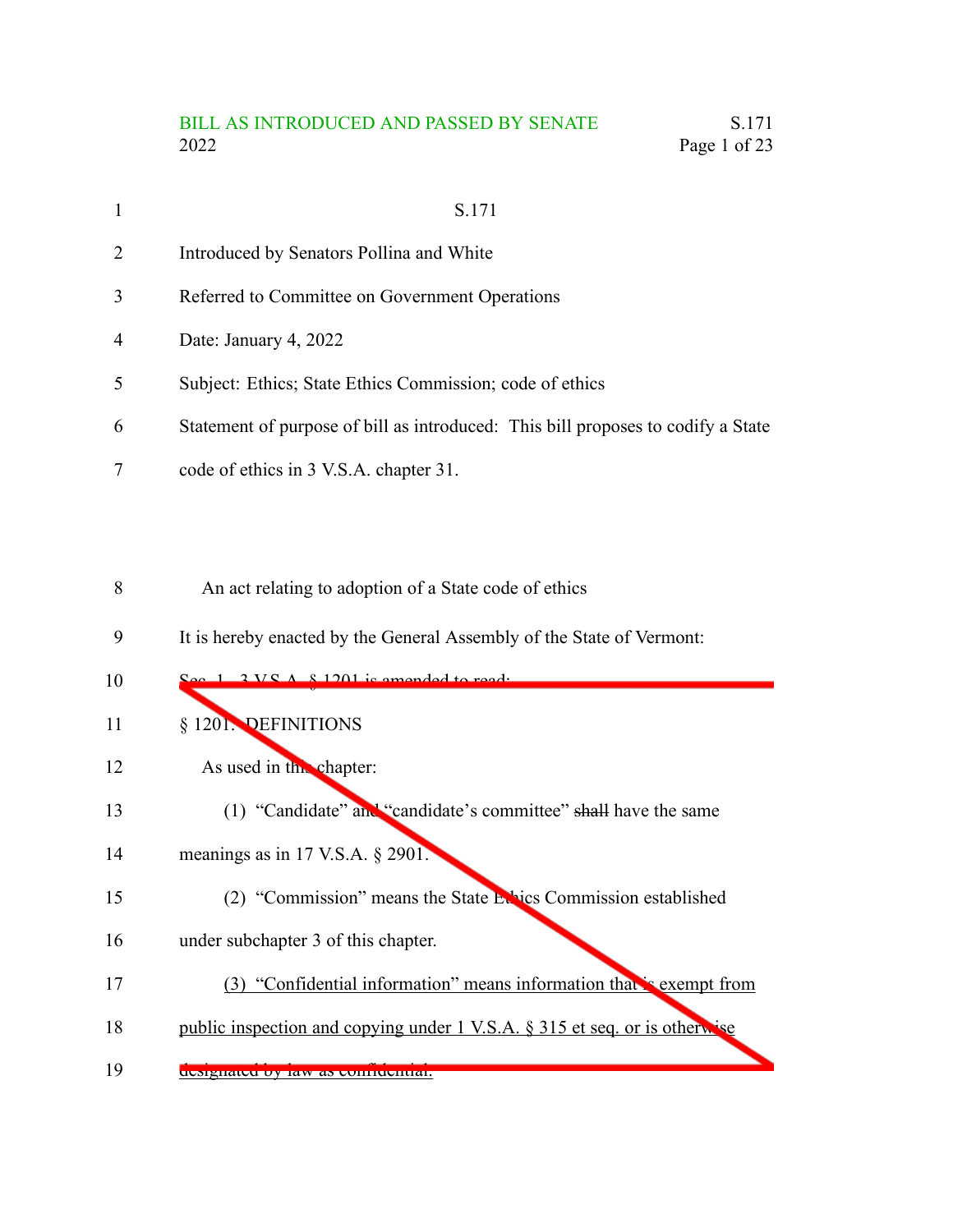| 1  | (A) "Conflict of interset" means an interest direct or indirect financial             |
|----|---------------------------------------------------------------------------------------|
| 2  | or cherwise, of a public servant or such an interest, known to the public             |
| 3  | servant, of a member of the public servant's immediate family or household,           |
| 4  | or of a business associate, in the outcome of a particular matter pending before      |
| 5  | the public servant or the public servant's public body, or that is in conflict with   |
| 6  | the proper discharge of the public servant's duties. "Conflict of interest" does      |
| 7  | not include any interest that is no greater than that of other persons generally      |
| 8  | affected by the outcome of matter, such as a policyholder in an insurance             |
| 9  | company or a depositor in a bank.                                                     |
| 10 | $\left(\frac{3}{5}\right)$ "Executive officer" monomers:                              |
| 11 | (A) a State officer; or                                                               |
| 12 | (B) under the Office of the Governor, an agency secretary or deputy                   |
| 13 | or a department commissioner or deputy.                                               |
| 14 | $(4)(A)$ "Gift" means anything of value, tangle or intangible, that is                |
| 15 | bestowed for less than adequate consideration.                                        |
| 16 | (B) "Gift" does not mean printed educational material such as books,                  |
| 17 | reports, pamphlets, or periodicals.                                                   |
| 18 | (6) "Gift" has the same meaning as in $2$ V.S.A. $\S$ 261.                            |
| 19 | $\frac{5}{12}$ "Governmental conduct regulated by law" means conduct by an            |
| 20 | individual in regard to the operation of State government that is restricted $\delta$ |
| 21 | promoned by law and menudes.                                                          |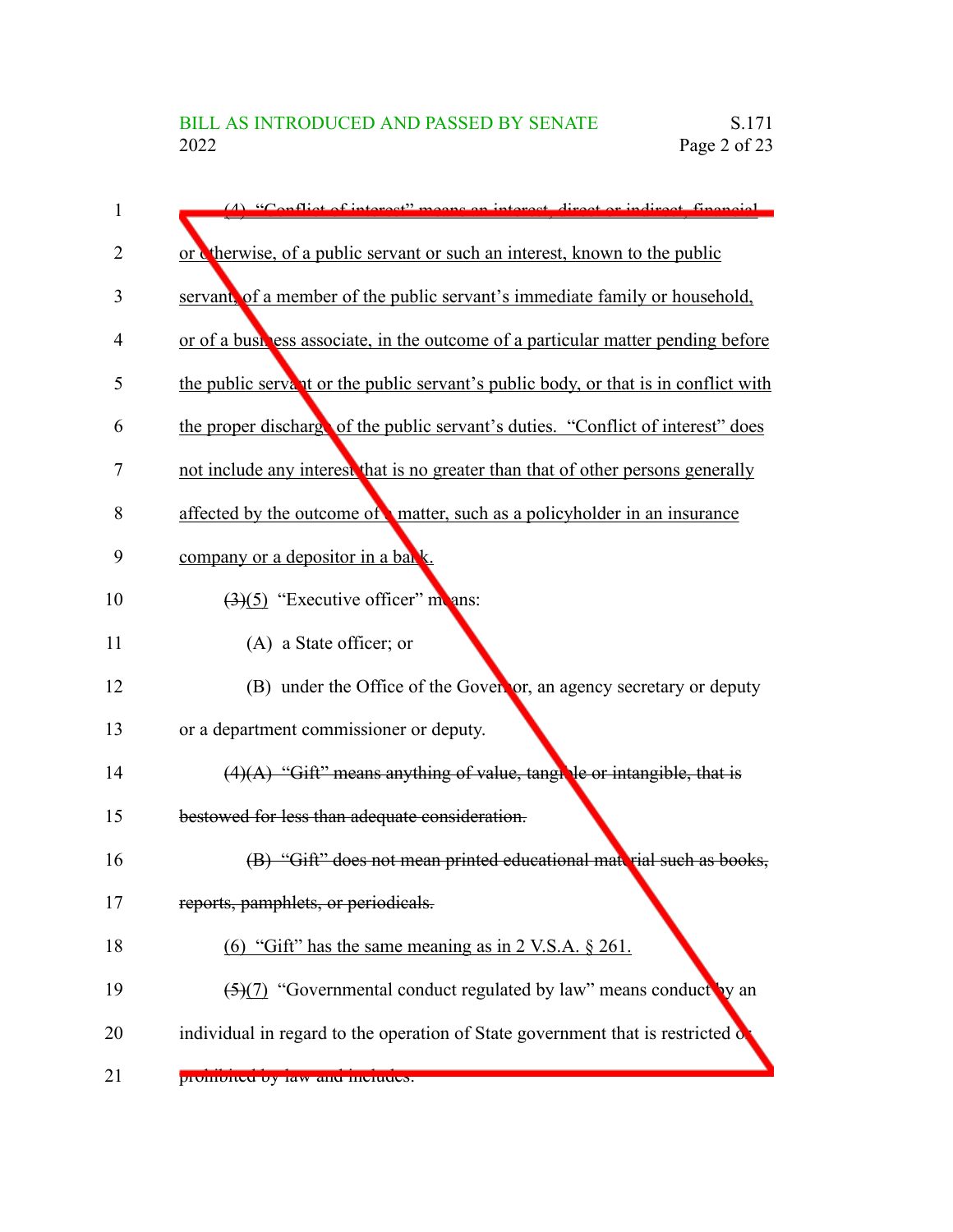| 1  | $(A)$ bribary nurguant to 12 VC $A \times 1102$ .                                  |
|----|------------------------------------------------------------------------------------|
| 2  | (B) neglect of duty by public officers pursuant to 13 V.S.A. § 3006                |
| 3  | and by nembers of boards and commissions pursuant to 13 V.S.A. $\S$ 3007;          |
| 4  | ( $\bullet$ taking illegal fees pursuant to 13 V.S.A. § 3010;                      |
| 5  | (D) false claims against government pursuant to 13 V.S.A. § 3016;                  |
| 6  | (E) owning or being financially interested in an entity subject to a               |
| 7  | department's supervision pursuant to section 204 of this title;                    |
| 8  | (F) failing to devote time to duties of office pursuant to section 205             |
| 9  | of this title;                                                                     |
| 10 | (G) engaging in retaliatory action due to a State employee's                       |
| 11 | involvement in a protected activity pursuant to chapter 27, subchapter 4A of       |
| 12 | this title;                                                                        |
| 13 | (H) a former legislator or former Executive officer serving as a                   |
| 14 | lobbyist pursuant to 2 V.S.A. $\S$ 266(b); and                                     |
| 15 | (I) a former Executive officer serving as an advocate pursuant to                  |
| 16 | section 267 of this title.                                                         |
| 17 | (8) "Immediate family" means a person's spouse or civil union partner;             |
| 18 | domestic partner as defined in 17 V.S.A. $\S$ 2414(e)(1); sibling; child or foster |
| 19 | child; grandchild; parent; grandparent; or in-law, including a parent, sibling,    |
| 20 | child or foster child, grandchild or grandparent of a spouse, civil union part er, |
| 21 | or domestic partier.                                                               |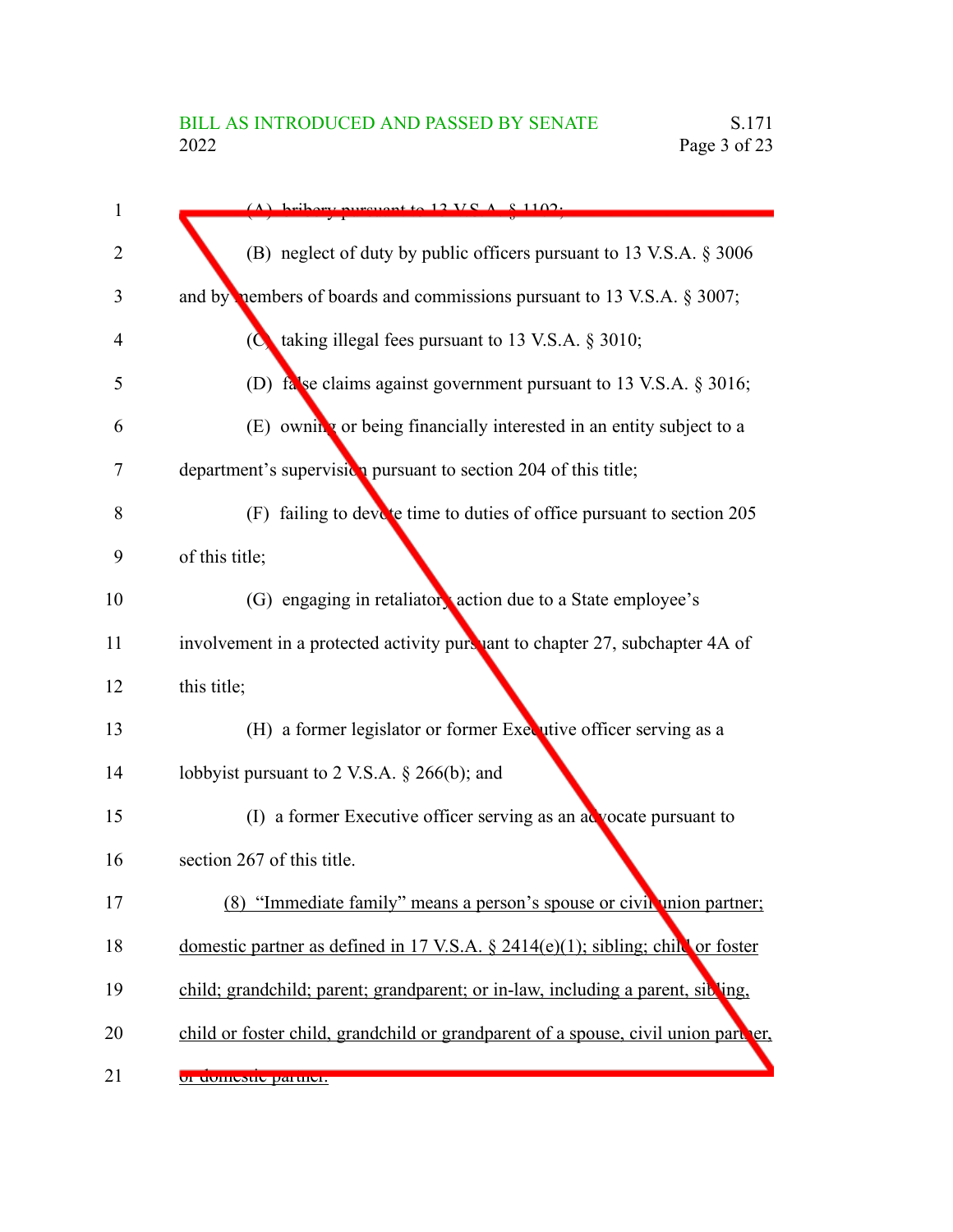| 1  | $f(x)(0)$ "I obbyist" shall have bee the same meaning as in $2 \text{ V}S$ $\Lambda$ $8.261$ |
|----|----------------------------------------------------------------------------------------------|
| 2  | (10) "Person" means any individual, group, business entity, association,                     |
| 3  | or organization.                                                                             |
| 4  | $(7)(1)$ "Political committee" and "political party" shall have the same                     |
| 5  | meanings as in 17 V.S.A. § 2901.                                                             |
| 6  | (12) "Prohib 'ed source" means any person who:                                               |
| 7  | (A) is seeking official action by a public servant's agency;                                 |
| 8  | (B) does business or seeks to do business with a public servant's                            |
| 9  | agency or department;                                                                        |
| 10 | (C) conducts activities regulated by the public servant's agency;                            |
| 11 | (D) has interests that may be vibstantially affected by the                                  |
| 12 | performance or nonperformance of the public servant's official duties; or                    |
| 13 | (E) is an organization with a majority of whose members are                                  |
| 14 | described as in subdivisions (A) and (B) of this subdivision $(12)$ .                        |
| 15 | (8)(13) "State officer" means the Governor, Lieu enant Governor,                             |
| 16 | Treasurer, Secretary of State, Auditor of Accounts, or Attorney General.                     |
| 17 | Sec. 2. $3$ V.S.A. $\S$ 1202 is amended to read:                                             |
| 18 | § 1202. STATE CODE OF ETHICS                                                                 |
| 19 | The Ethics Commission, in consultation with the Department of Hun an                         |
| 20 | Resources, shall create and maintain the State Code of Ethics that sets forth                |
| 21 | generar principles or governmentar cultear conquet.                                          |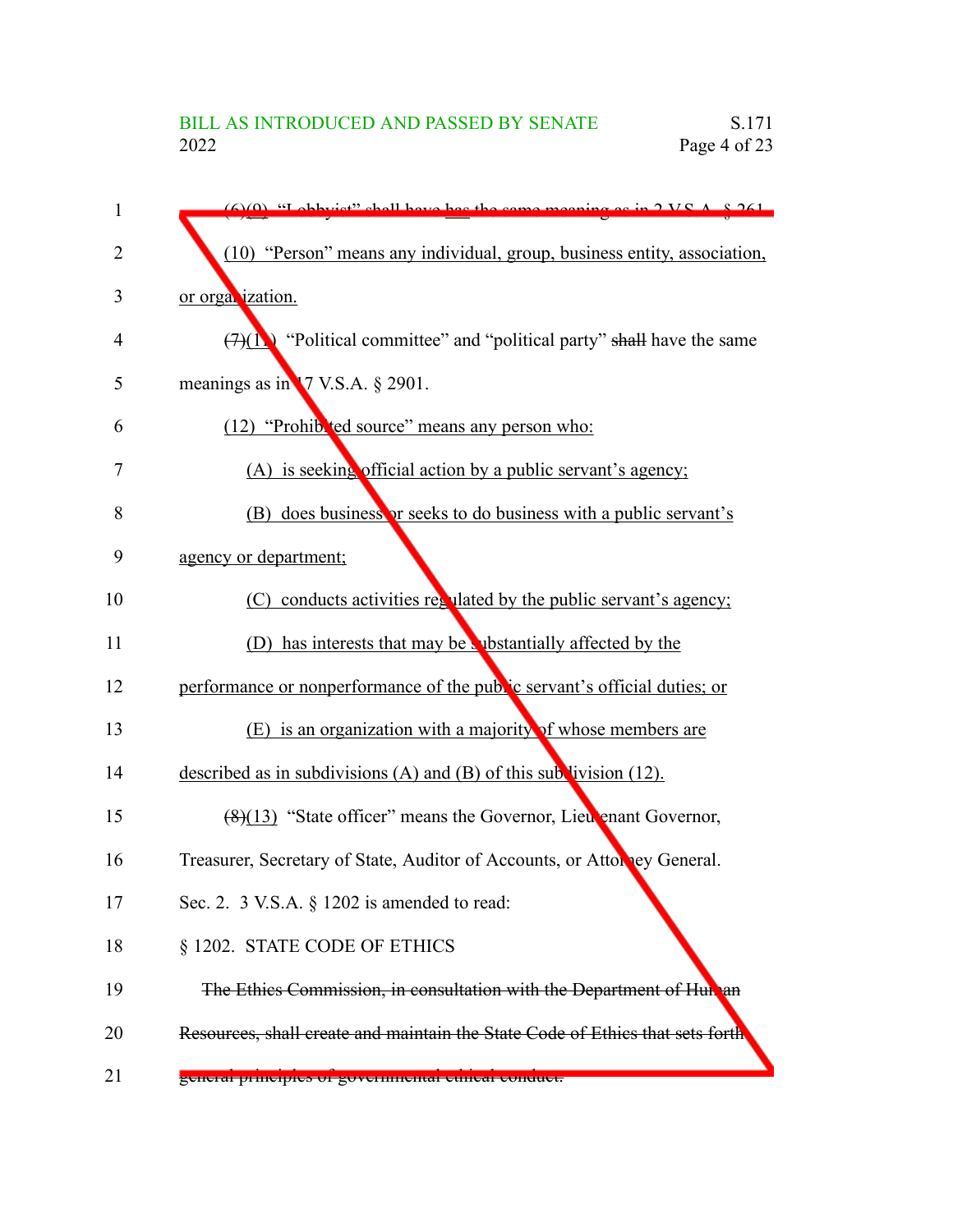| 1              | (a) Applicability                                                                 |
|----------------|-----------------------------------------------------------------------------------|
| $\overline{2}$ | (1) Unless excluded under this section, the Code of Ethics applies to all         |
| 3              | persons elected or appointed to serve as officers of the State, all persons       |
| 4              | elected or a pointed to serve as members of the General Assembly, all State       |
| 5              | employees, all <b>e</b> rsons appointed to serve on State boards and commissions, |
| 6              | and persons who in any other way are authorized to act or speak on behalf of      |
| 7              | the State. This code refers to them all as "public servants."                     |
| 8              | The Code of Ethers established by this section does not prohibit<br>(2)           |
| 9              | branches of State government, egencies, or departments from adopting more         |
| 10             | stringent provisions regarding the chical conduct of their employees.             |
| 11             | (3) The application of this Code of Ethics does not in any way abrogate           |
| 12             | or alter the sole authority of each house of the General Assembly to judge the    |
| 13             | elections and qualifications of its own members under Chapter II, Sections 14     |
| 14             | and 19 of the Vermont Constitution.                                               |
| 15             | (b) Exclusions. The Code of Ethics does not apply                                 |
| 16             | (1) the functions of members of the General Assembly that are protected           |
| 17             | by Chapter I, Article 14 of the Vermont Constitution;                             |
| 18             | (2) those exercising judicial power under Chapter II, Section 4 of the            |
| 19             | Vermont Constitution; and                                                         |
| 20             | (3) members of the General Assembly unless the Code of Ethics is                  |
| 21             | auopteu by ruie by each house of the Cleneral Assembly.                           |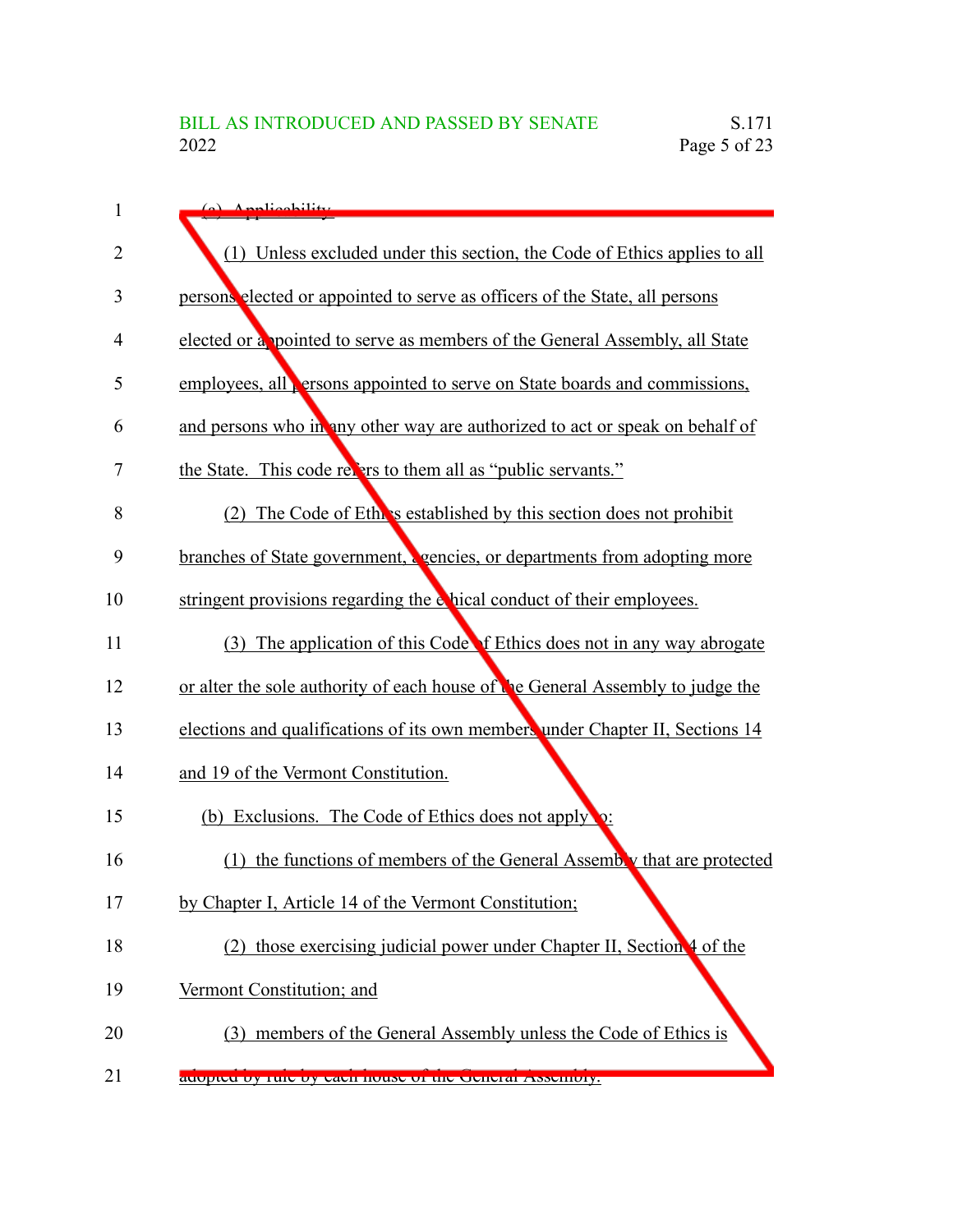| $\mathbf{1}$   | (a) Ethical conduct                                                                      |
|----------------|------------------------------------------------------------------------------------------|
| $\overline{2}$ | (1) Conflict of interest.                                                                |
| 3              | (A) Course of action. Each time a public servant is confronted with                      |
| 4              | a conflict of interest, the public servant shall either make a public statement          |
| 5              | recusing themsel es from the matter or, if the public servant chooses to                 |
| 6              | proceed with the matter, prepare a written statement regarding the nature of the         |
| 7              | conflict. A public servant may request either guidance or an advisory opinion            |
| 8              | from the State Ethics Commission in making an initial determination whether              |
| 9              | a conflict of interest exists, or whether good cause to proceed exists as set forth      |
| 10             | in subdivision (B) of this subdivision $\binom{n}{k}$ . If the public servant chooses to |
| 11             | proceed with the matter, the public servant's prepared written statement shall:          |
| 12             | (i) describe the matter requiring action;                                                |
| 13             | (ii) disclose the nature of the potential conflict or actual conflict                    |
| 14             | of interest;                                                                             |
| 15             | (iii) explain why good cause, as set forth in subdivision (B) of this                    |
| 16             | subdivision (1), exists so that the public servant can take action in the matter         |
| 17             | fairly, objectively, and in the public interest;                                         |
| 18             | (iv) include sufficient detail so that the matter may be understood                      |
| 19             | by the public, and                                                                       |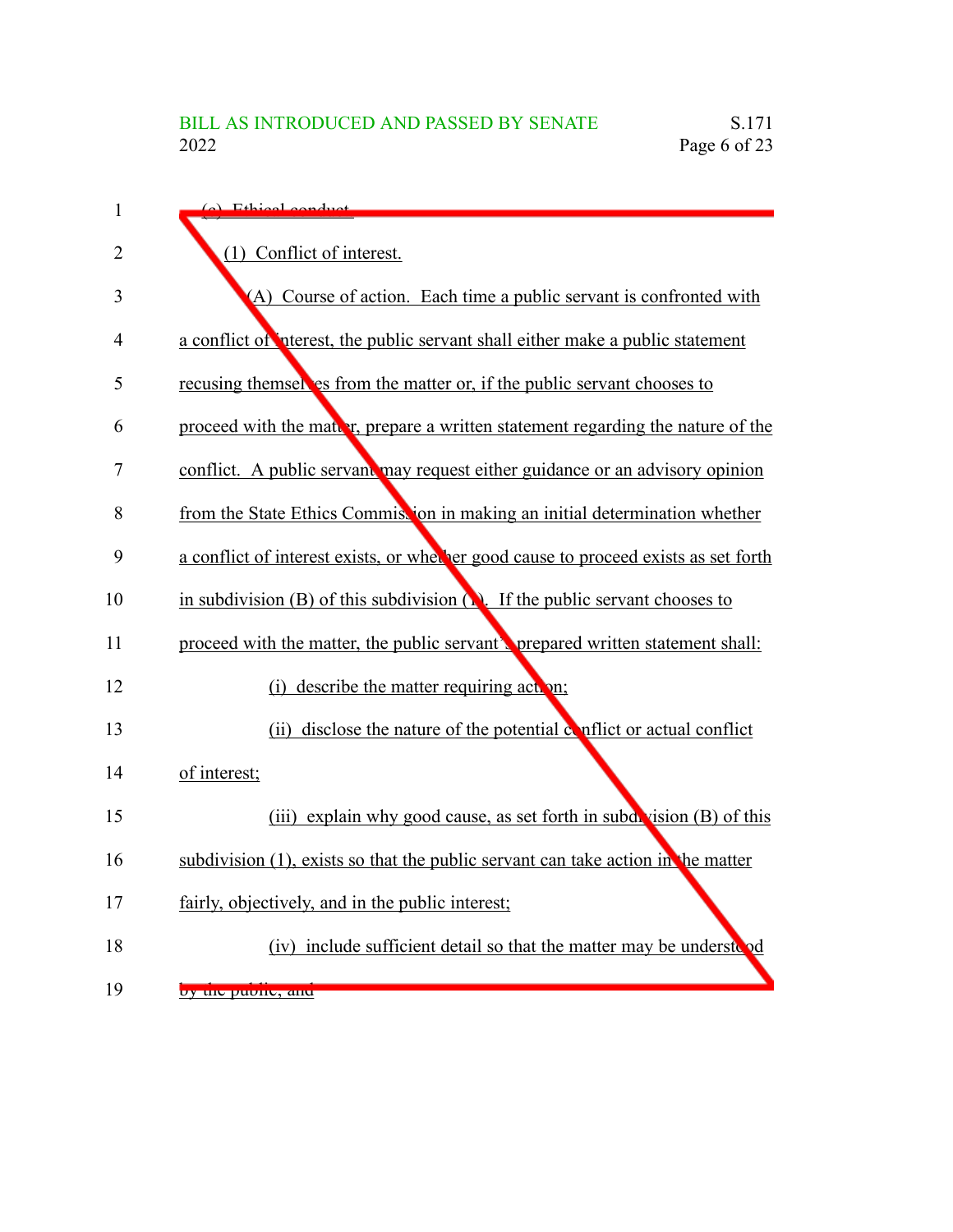| 1  | (y) be filed in eccordance with the policies and procedures set                    |
|----|------------------------------------------------------------------------------------|
| 2  | ford by the agency or entity governing the matter in question, including any       |
| 3  | requirer ent that the statement be made public.                                    |
| 4  | (B) Good cause. As used in this section, "good cause to proceed"                   |
| 5  | may include any of the following:                                                  |
| 6  | (i) the <b>N</b> entified conflict or potential conflict is de minimum in          |
| 7  | nature;                                                                            |
| 8  | the action to be taken is ministerial or clerical;<br>(ii)                         |
| 9  | (iii) the conflict is all orphous, intangible, or otherwise                        |
| 10 | speculative; or                                                                    |
| 11 | (iv) the public servant cannot legally or practically delegate the                 |
| 12 | matter.                                                                            |
| 13 | (2) Directing unethical conduct. A public servant shall not direct                 |
| 14 | another person to act in a manner that would be unether all for the public         |
| 15 | servant or the other person to act. A public servant who he's a conflict of        |
| 16 | interest shall not direct others to act to the public servant's benefit where such |
| 17 | action would be a violation of the Code of Ethics if the public servent were to    |
| 18 | perform the act.                                                                   |
| 19 | (3) Conduct after recusal. Once recused, a public servant shall not in             |
| 20 | any way participate in or act to influence a decision regarding the matter.        |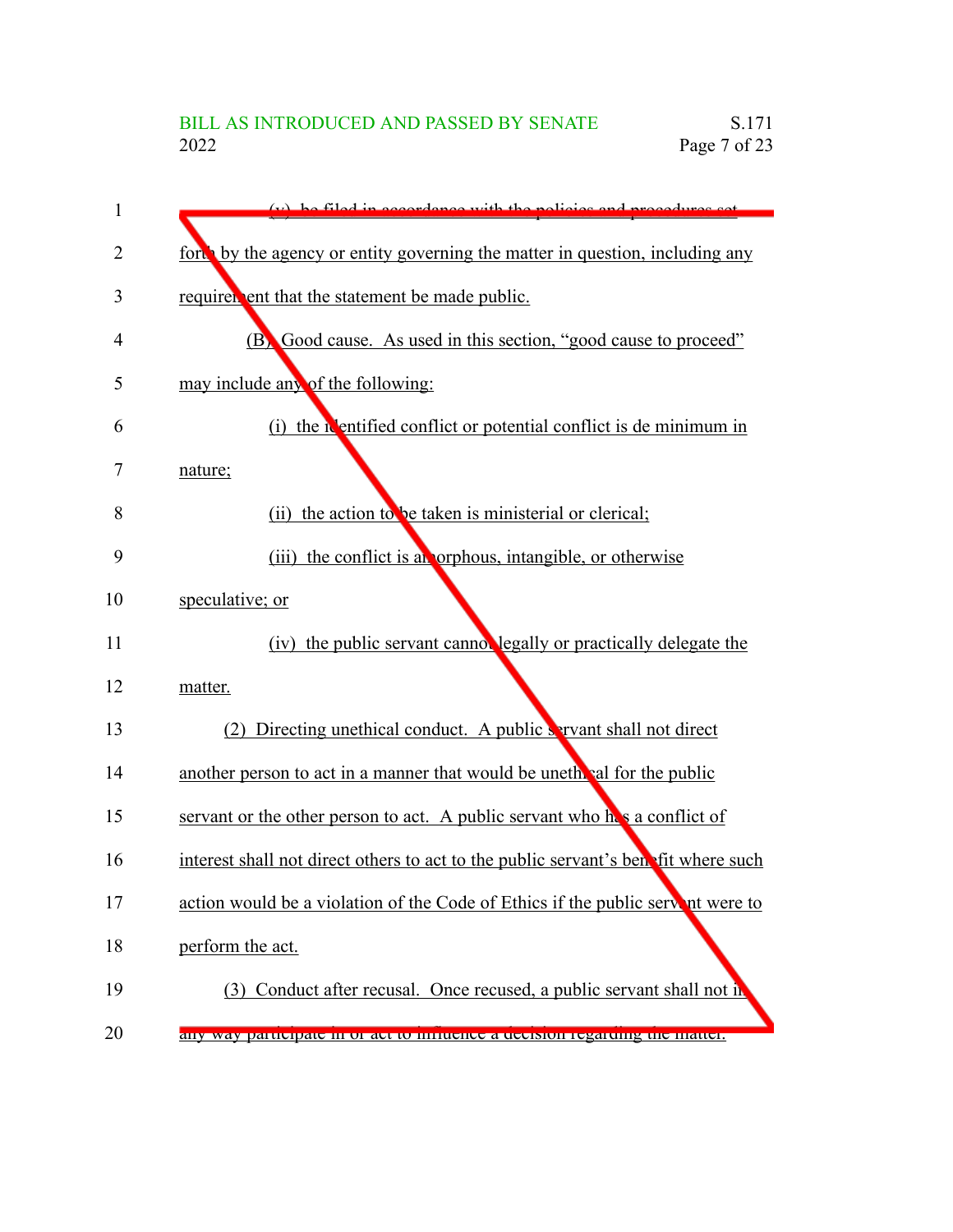| 1  | (4) Appearance of unothical conduct A public convent shall avoid on                        |
|----|--------------------------------------------------------------------------------------------|
| 2  | action are actions creating the appearance that the public servant is violating the law or |
| 3  | the Code of Ethics. Whether particular circumstances create an appearance                  |
| 4  | that the law or the Code of Ethics have been violated shall be determined from             |
| 5  | the perspective of a reasonable person with knowledge of the relevant facts.               |
| 6  | (5) Preferent al treatment. A public servant in the course of conducting                   |
| 7  | State business shall act impartially, showing no favor toward or prejudice                 |
| 8  | against any person. A public servant shall not give or represent an ability to             |
| 9  | give preference or special treatment to any person because of the person's                 |
| 10 | wealth, position, or status or because of any personal relationship with the               |
| 11 | public servant. When permitted by law and written policy or rule, a public                 |
| 12 | servant may give preference to designated <b>P</b> arsons.                                 |
| 13 | (6) Misuse of position. A public servant shall not use his or her official                 |
| 14 | position for personal or financial gain.                                                   |
| 15 | Misuse of information. A public servant shall not use nonpublic                            |
| 16 | government information or confidential information acquired during the                     |
| 17 | course of State service for personal or financial gain or for the $\epsilon$ ersonal or    |
| 18 | financial gain of any other person.                                                        |
| 19 | (8) Misuse of government resources. A public servant shall not make                        |
| 20 | use of State materials, funds, property, personnel, facilities, or equipment, c            |
| 21 | permit another person to do so, for any purpose other than for orticial state              |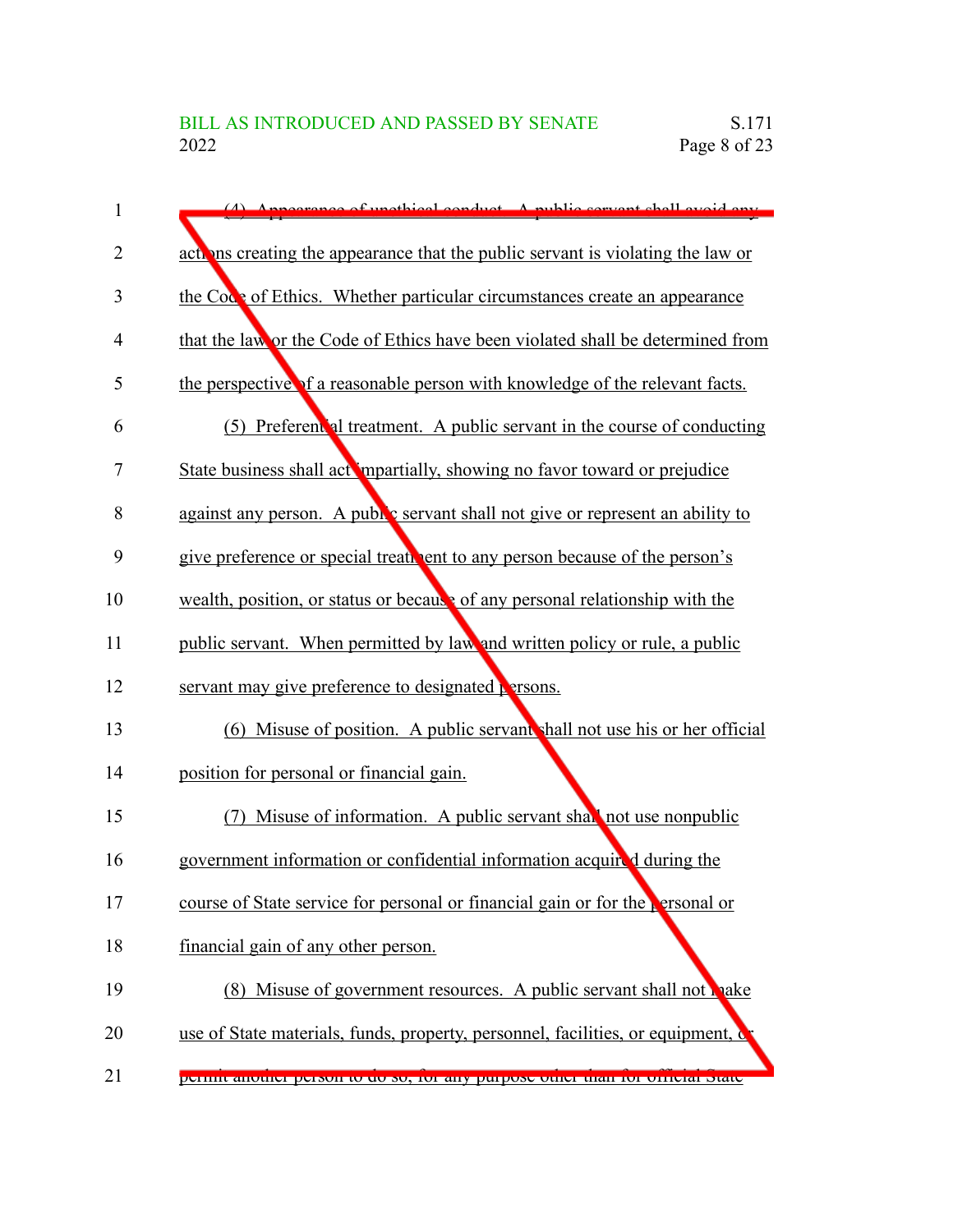| 1  | ess unless the use is expressly permitted or required by low or by a             |
|----|----------------------------------------------------------------------------------|
| 2  | written agency, departmental, or institutional policy or rule. A public servant  |
| 3  | shall no engage in or direct another person to engage in work other than the     |
| 4  | performance of official duties during working hours, except as permitted or      |
| 5  | required by law or by written agency, departmental, or institutional policy or   |
| 6  | rule.                                                                            |
| 7  | $(9)$ Gifts.                                                                     |
| 8  | (A) Gifts prohibited Unless covered by an exception, a public                    |
| 9  | servant shall not:                                                               |
| 10 | (i) accept a gift under circumstances that could reasonably be                   |
| 11 | inferred as accepting a gift that is intended to influence the public servant in |
| 12 | the public servant's performance of official deties;                             |
| 13 | (ii) use or permit the use of the public servant's government                    |
| 14 | position or any authority associated with public office to solicit or coerce the |
| 15 | offering of a gift;                                                              |
| 16 | accept gifts from the same or different source on a basis so<br>(iii)            |
| 17 | frequent that a reasonable person would be led to believe the public servant is  |
| 18 | using the public servant's office for personal gain;                             |
| 19 | (iv) accept a gift in violation of an applicable law, rule, policy, or           |
| 20 | <b>EXECUTIVE OTHEL, OF</b>                                                       |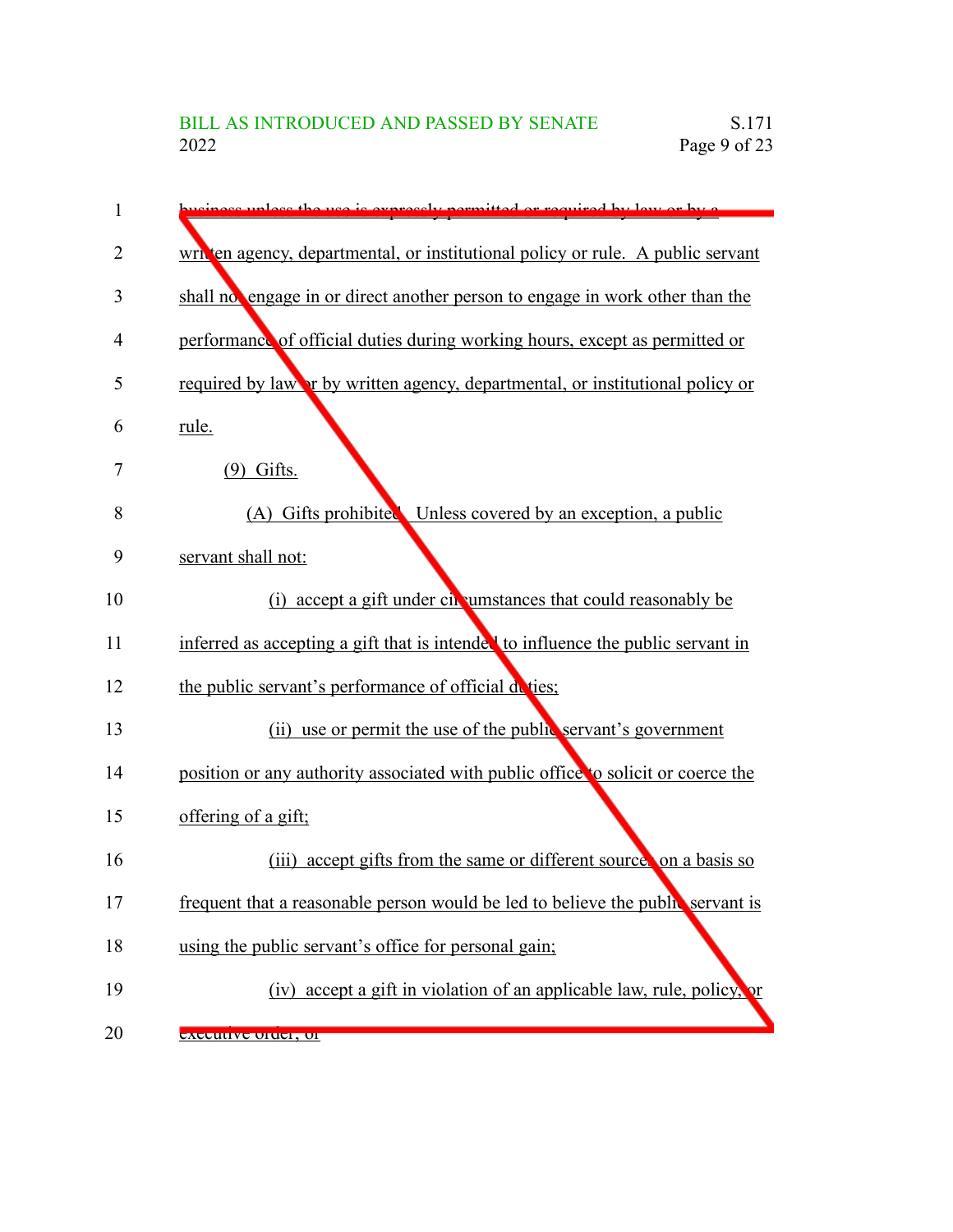| 1              | (y) directly or indirectly solicity off from a probibited source or                  |
|----------------|--------------------------------------------------------------------------------------|
| 2              | solvit a gift to be given because of the public servant's official position.         |
| 3              | (B) Gift exceptions.                                                                 |
| $\overline{4}$ | (i) Gifts of \$20.00 or less. A public servant may accept                            |
| 5              | unsolicited gift, having an aggregate market value of \$20.00 or less per source     |
| 6              | per occasion, provided that the aggregate market value of individual gifts           |
| 7              | received from any one <b>Person under the authority of this subdivision</b> (i) does |
| 8              | not exceed \$50.00 in a cale. dar year. This exception does not apply to gifts of    |
| 9              | cash or of investment interests wich as stock, bonds, or certificates of deposit.    |
| 10             | Where the market value of a gift on the aggregate market value of gifts offered      |
| 11             | on any single occasion exceeds \$20.00, the public servant shall not pay the         |
| 12             | excess value over \$20.00 in order to accept that portion of the gift or those       |
| 13             | gifts worth \$20.00. Where the aggregate value of tangible items offered on a        |
| 14             | single occasion exceeds $$20.00$ , the public servant way decline any distinct       |
| 15             | and separate item in order to accept those items aggregating \$20.00 or less.        |
| 16             | Personal gifts. A public servant may accept a gift given by an<br>(i)                |
| 17             | individual under circumstances that make it clear that the gift is motivated by      |
| 18             | an outside relationship, family relationship, or personal friendship wither than     |
| 19             | the position of the public servant. Relevant factors in making such a                |
| 20             | determination include the history and nature of the relationship and whether         |
| 21             | the person, family includer, or a friend personally pays for the gift.               |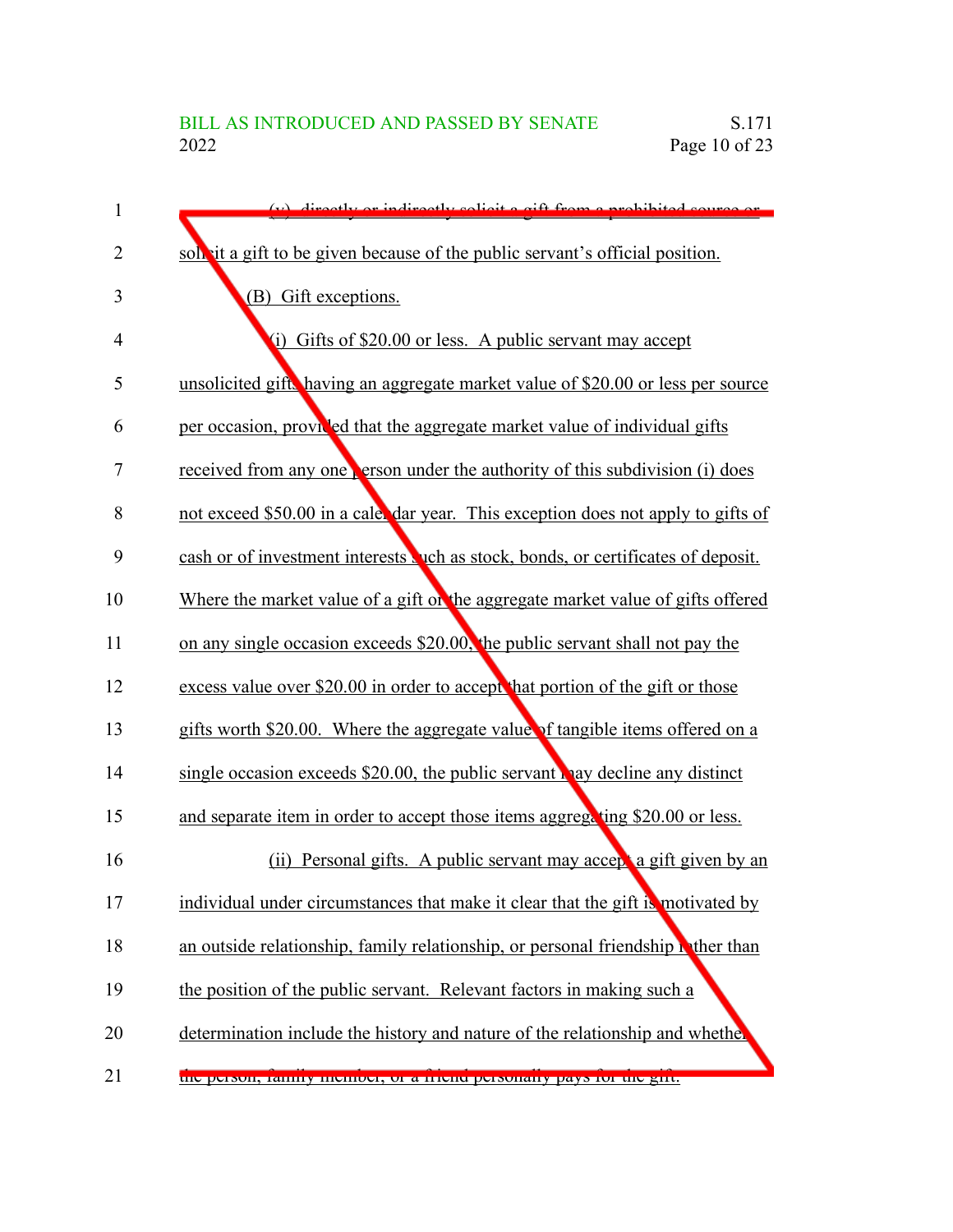| 1  | (iii) Event attendance A public convent may accent a gift of                        |
|----|-------------------------------------------------------------------------------------|
| 2  | atte dance to training or similar events approved by the public servant's           |
| 3  | supervivor and determined to be in the interest of the public servant's agency      |
| 4  | or department.                                                                      |
| 5  | (iv) Otherwise permitted by law. A public servant may accept a                      |
| 6  | gift where expressly permitted to do so under State law.                            |
| 7  | (10) Unauthorized commitments. A public servant shall not make                      |
| 8  | unauthorized commitments or promises of any kind purporting to bind State           |
| 9  | government.                                                                         |
| 10 | (11) Employment restriction.                                                        |
| 11 | (A) Outside employment. A ublic servant shall not seek or engage                    |
| 12 | in outside employment or activities that are inconsistent, incompatible, or in      |
| 13 | conflict with the public servant's official duties.                                 |
| 14 | (B) Post-government employment.                                                     |
| 15 | (i) Executive officers. Executive officers shall comply with the                    |
| 16 | post-government employment restrictions prescribed in 3 $\mathbf{V}$ S.A. § 267 and |
| 17 | 2 V.S.A. § 266(b) and (c).                                                          |
| 18 | (ii) Legislators. Legislators shall comply with the post                            |
| 19 | government employment restrictions prescribed in 2 V.S.A. § 266(b).                 |
| 20 | (iii) Legislative Branch employees. Except as permitted in                          |
| 21 | sucurvision (IV) of this sucurvision (D), a former registative pranen employee      |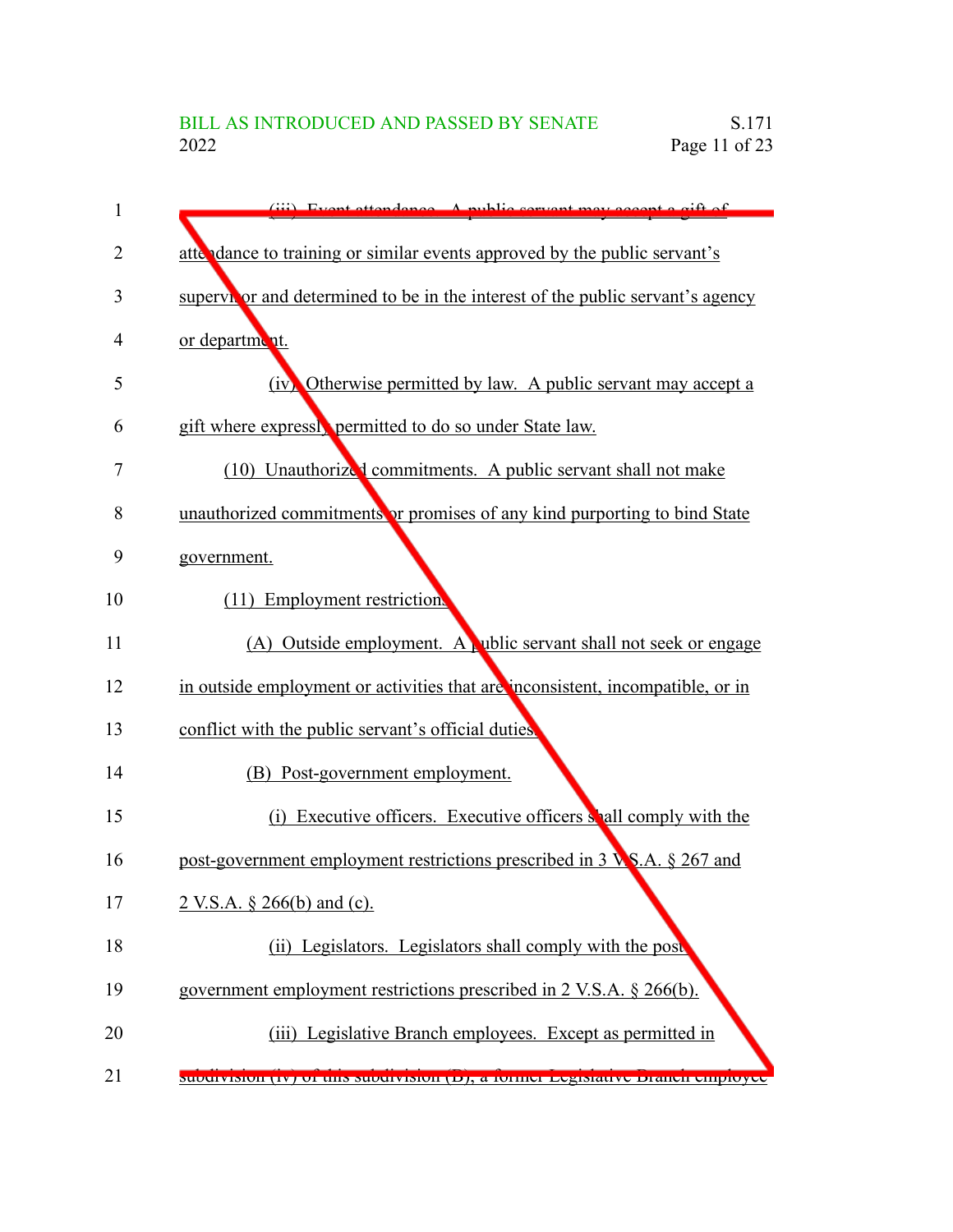| 1  | shall not for one year after leaving State service, he an advocate for anyone      |
|----|------------------------------------------------------------------------------------|
| 2  | other than the State, for compensation before the General Assembly or any of       |
| 3  | its subports or the office in which the Legislative Branch employee served at      |
| 4  | the time of <b>Permination</b> of State service concerning any matter in which the |
| 5  | State has a direct and substantial interest.                                       |
| 6  | (iv) Contracting exception. The limitations in subdivisions (i)                    |
| 7  | through (iii) of this subdevision (B) do not apply to individuals providing        |
| 8  | information or services to the State pursuant to contracts of the State unless the |
| 9  | public servant is otherwise prohibited from doing so by State or federal law.      |
| 10 | (v) Representation restrictions. A public servant shall not, after                 |
| 11 | termination of State service or employment, knowingly make with the intent to      |
| 12 | influence any communication or appearance to efore any entity of the State on      |
| 13 | behalf of any person other than the State in connection with any investigation,    |
| 14 | application, request for a ruling or determination, rule naking, contract,         |
| 15 | controversy, claim, charge, accusation, arrest, quasi-judicial, judicial, or other |
| 16 | proceeding:                                                                        |
| 17 | in which the State is a party or has a direct and substantial<br>(I)               |
| 18 | interest;                                                                          |
| 19 | (II) in which the public servant participated personally and                       |
| 20 | substantially as a public servant, and                                             |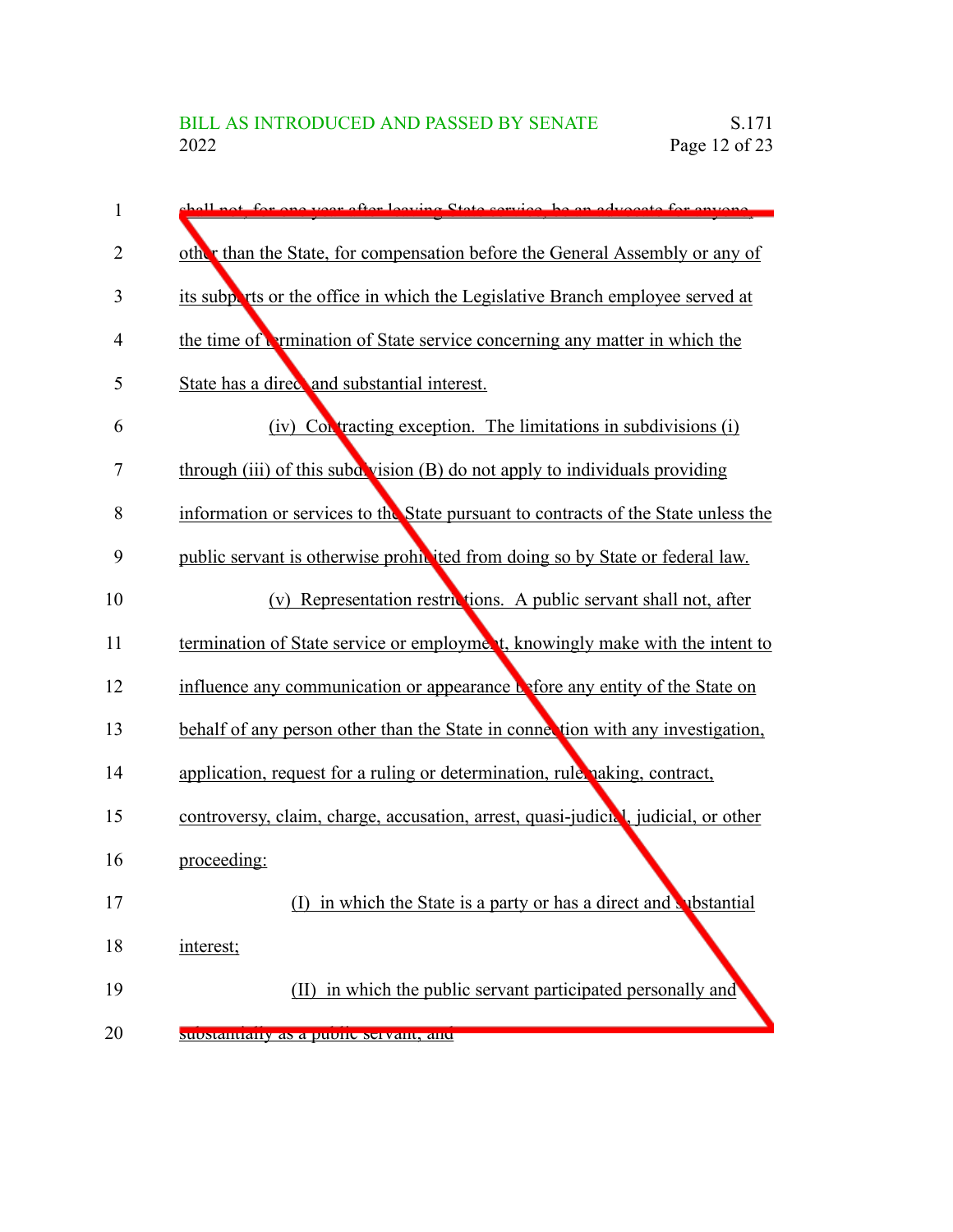| 1  | (III) that involved the same party or parties as at the time of                   |
|----|-----------------------------------------------------------------------------------|
| 2  | suc <sup>o</sup> participation.                                                   |
| 3  | Compliance with laws, rules, and policies. A public servant shall<br>$\mathbf{Q}$ |
| 4  | comply with applicable State and federal laws and regulations, including anti-    |
| 5  | discrimination and equal opportunity laws, and comply with applicable             |
| 6  | governmental codes of conduct. A public servant shall comply with any other       |
| 7  | applicable rules or policies established by executive order, agency rule, or      |
| 8  | policy.                                                                           |
| 9  | (d) Whistleblower protections for ethics complaints. Consistent with              |
| 10 | 3 V.S.A. § 971 et seq., a public servant shall be free to disclose waste, fraud,  |
| 11 | abuse of authority, violations of law, or violations of this or other applicable  |
| 12 | codes regarding ethical conduct to the State Ethics Commission without fear of    |
| 13 | reprisal, intimidation, or retaliation.                                           |
| 14 | (e) Mandatory ethics education and training. Within the first 120 days of         |
| 15 | public service, a public servant shall engage in ethics the ining, which may be   |
| 16 | in person or online. Completion of ethics training shall be commented by the      |
| 17 | department where the public servant is employed. A public servant shall           |
| 18 | participate in continuing ethics education, which may be in person or online, at  |
| 19 | least once every three years thereafter. Approved continuing ethics education     |
| 20 | providers are the State Ethics Commission, the Department of Human                |
| 21 | Resources – Center for Achievement in Fuone Service (CAFS), the vermont           |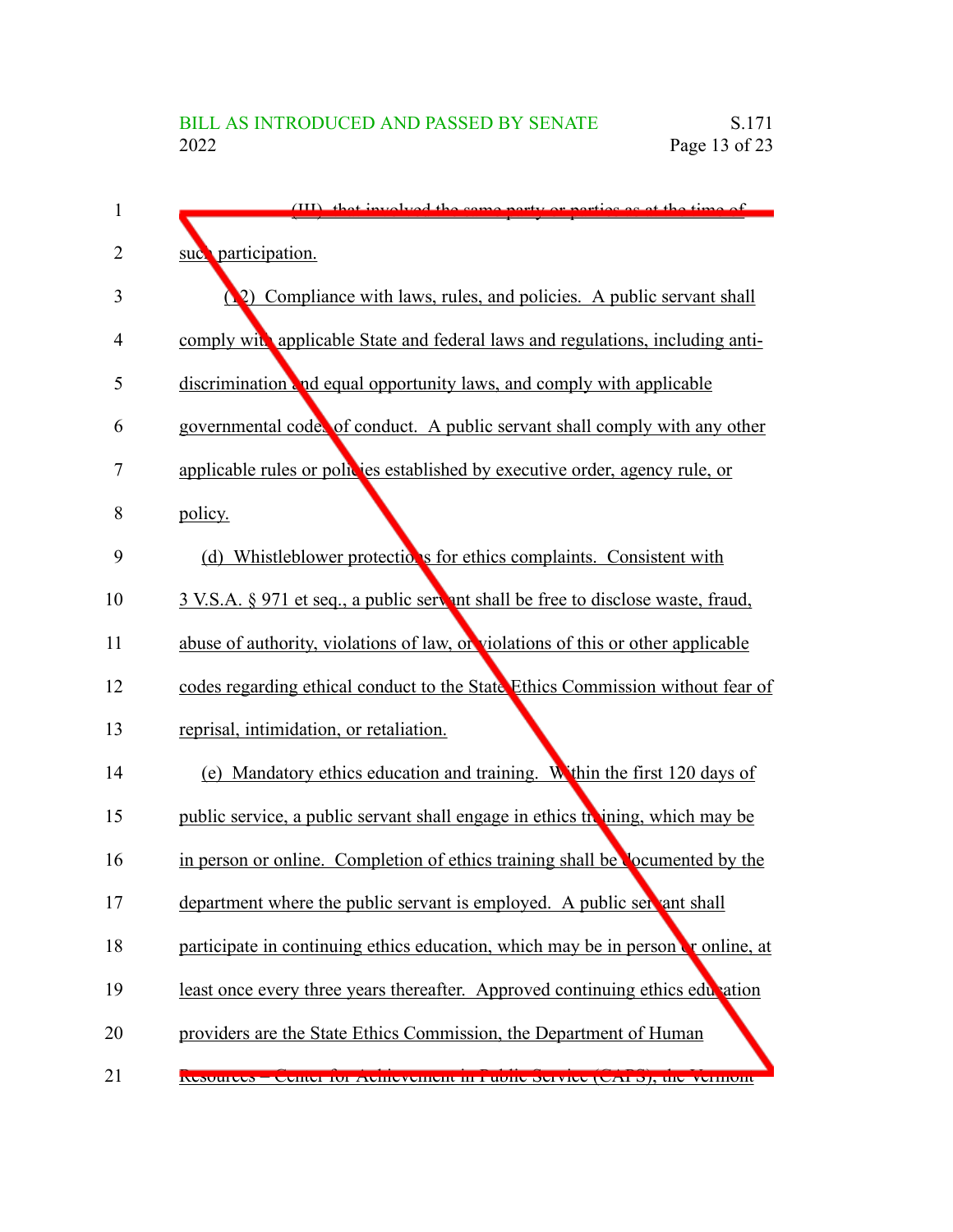- of Donrecentatives Ethics Danal for the House of Representatives, 1
- Vermont Senate Ethics Panel for the Senate, and any education providers 2
- approved by the State Ethics Commission. Copies of ethics training materials 3
- by ethics education providers shall be provided to the State Ethics 4
- Commission. On request, the State Ethics Commission may collaborate with 5
- or assist ethics education providers. 6
- Sec. 3. EFFECTIVE DATE 7
- THIS act shall take effect on July 1, 2022. 8

*Sec. 1. 3 V.S.A. chapter 31, subchapter 1 is amended to read:*

*Subchapter 1. General Provisions; State Code of Ethics*

*§ 1201. DEFINITIONS*

*As used in this chapter:*

*(1) "Candidate" and "candidate's committee" shall have the same meanings as in 17 V.S.A. § 2901.*

*(2) "Commission" means the State Ethics Commission established under subchapter 3 of this chapter.*

*(3) "Confidential information" means information that is exempt from public inspection and copying under 1 V.S.A. § 315 et seq. or is otherwise designated by law as confidential.*

*(4) "Domestic partner" means an individual in an enduring domestic relationship of a spousal nature with the Executive officer or the public servant, provided the individual and Executive officer or public servant:*

*(A) have shared a residence for at least six consecutive months;*

*(B) are at least 18 years of age;*

*(C) are not married to or considered a domestic partner of another individual;*

*(D) are not related by blood closer than would bar marriage under State law; and*

*(E) have agreed between themselves to be responsible for each*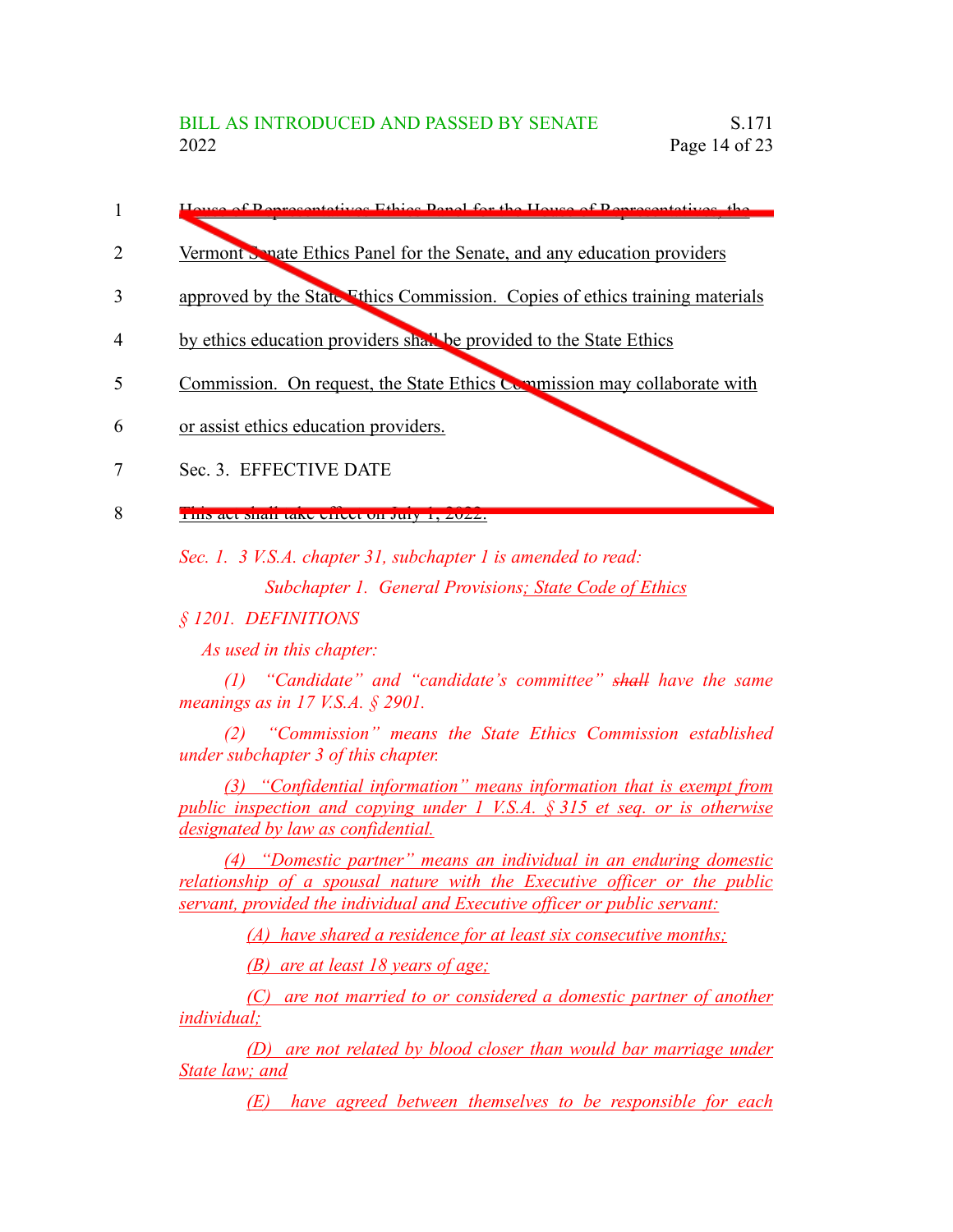*other's welfare.*

*(3)(5) "Executive officer" means:*

*(A) a State officer; or*

*(B) under the Office of the Governor, an agency secretary or deputy or a department commissioner or deputy.*

*(4)(A) "Gift" means anything of value, tangible or intangible, that is bestowed for less than adequate consideration.*

*(B) "Gift" does not mean printed educational material such as books, reports, pamphlets, or periodicals.*

*(5)(6) "Governmental conduct regulated by law" means conduct by an individual in regard to the operation of State government that is restricted or prohibited by law and includes:*

*(A) bribery pursuant to 13 V.S.A. § 1102;*

*(B) neglect of duty by public officers pursuant to 13 V.S.A. § 3006 and by members of boards and commissions pursuant to 13 V.S.A. § 3007;*

*(C) taking illegal fees pursuant to 13 V.S.A. § 3010;*

*(D) false claims against government pursuant to 13 V.S.A. § 3016;*

*(E) owning or being financially interested in an entity subject to a department's supervision pursuant to section 204 of this title;*

*(F) failing to devote time to duties of office pursuant to section 205 of this title;*

*(G) engaging in retaliatory action due to a State employee's involvement in a protected activity pursuant to chapter 27, subchapter 4A of this title;*

*(H) a former legislator or former Executive officer serving as a lobbyist pursuant to 2 V.S.A. § 266(b); and*

*(I) a former Executive officer serving as an advocate pursuant to section 267 of this title.*

*(7) "Immediate family" means an individual's spouse, domestic partner, or civil union partner; child or foster child; sibling; parent; or such relations by marriage or by civil union or domestic partnership; or an individual claimed as a dependent for federal income tax purposes.*

*(6)(8) "Lobbyist" shall and "lobbying firm" have the same meaning meanings as in 2 V.S.A. § 261.*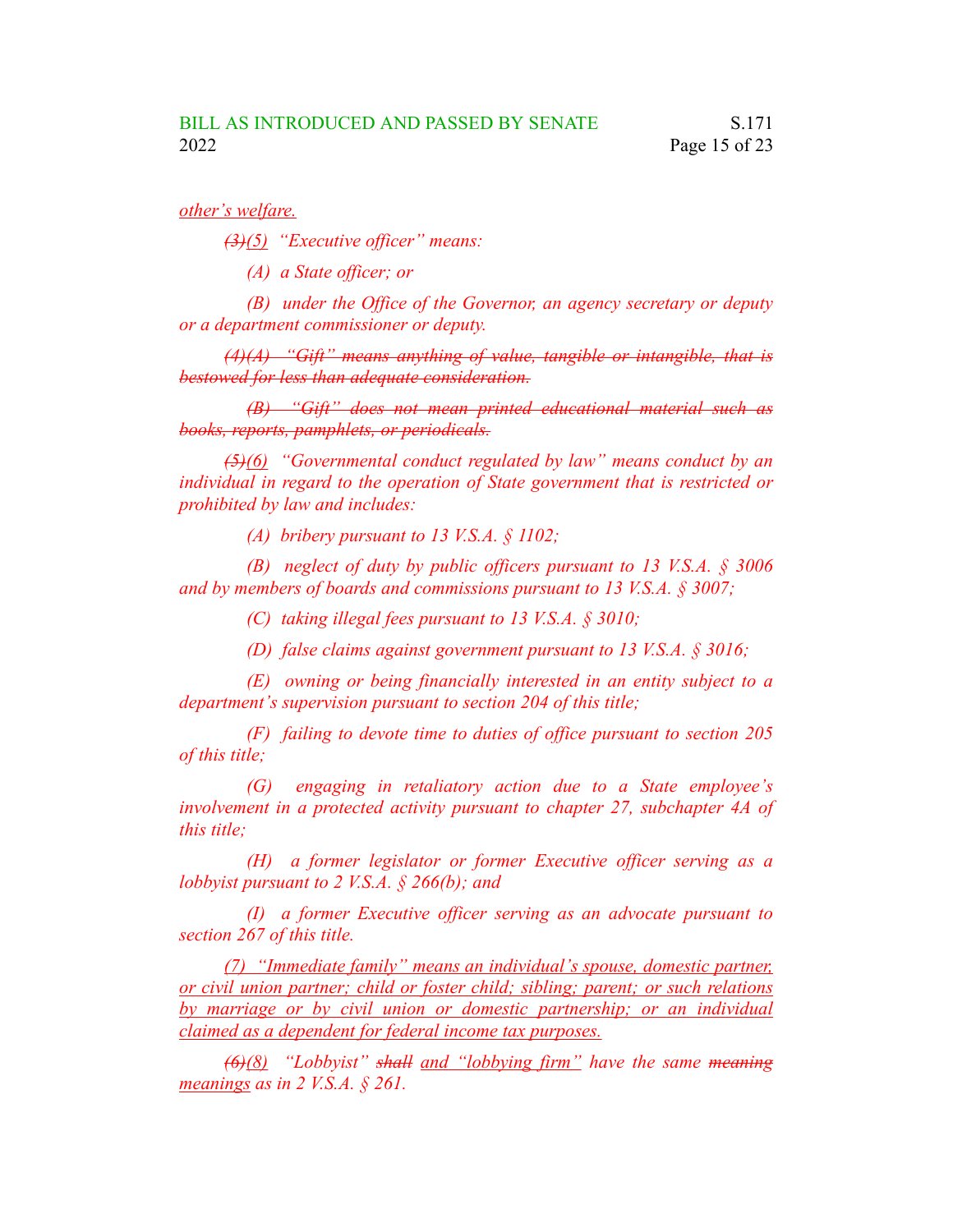*(9) "Person" means any individual, group, business entity, association, or organization.*

*(7)(10) "Political committee" and "political party" shall have the same meanings as in 17 V.S.A. § 2901.*

*(8)(11) "State officer" means the Governor, Lieutenant Governor, Treasurer, Secretary of State, Auditor of Accounts, or Attorney General.*

#### *§ 1202. STATE CODE OF ETHICS; APPLICABILITY*

*The Ethics Commission, in consultation with the Department of Human Resources, shall create and maintain the State Code of Ethics that sets forth general principles of governmental ethical conduct.*

### *Applicability.*

*(1) Unless excluded under this section, the Code of Ethics applies to all individuals elected or appointed to serve as officers of the State, all individuals elected or appointed to serve as members of the General Assembly, all State employees, all individuals appointed to serve on State boards and commissions, and individuals who in any other way are authorized to act or speak on behalf of the State. This code refers to them all as "public servants."*

*(2) The Code of Ethics established by this section does not prohibit branches of State government, agencies, or departments from adopting additional personnel policies regarding ethical conduct not covered by this Code of Ethics or provisions that exceed the requirements of this Code of Ethics. Nothing herein shall be interpreted to require a lawyer or judicial officer to violate their respective professional codes of conduct.*

*(3) The application of this Code of Ethics does not in any way abrogate or alter the sole authority of each house of the General Assembly to judge the elections and qualifications of its own members under Chapter II, Sections 14 and 19 of the Vermont Constitution.*

*(4) The application of this Code of Ethics does not in any way abrogate or alter the Vermont Supreme Court's constitutional authority under Chapter II, Section 30 of the Vermont Constitution.*

*§ 1203. CONFLICT OF INTEREST; APPEARANCE OF CONFLICT OF INTEREST*

*(a) Conflict of interest; appearance of conflict of interest.*

*(1) In the public servant's official capacity, the public servant shall avoid any conflict of interest or the appearance of a conflict of interest. The appearance of a conflict shall be determined from the perspective of a reasonable individual with knowledge of the relevant facts.*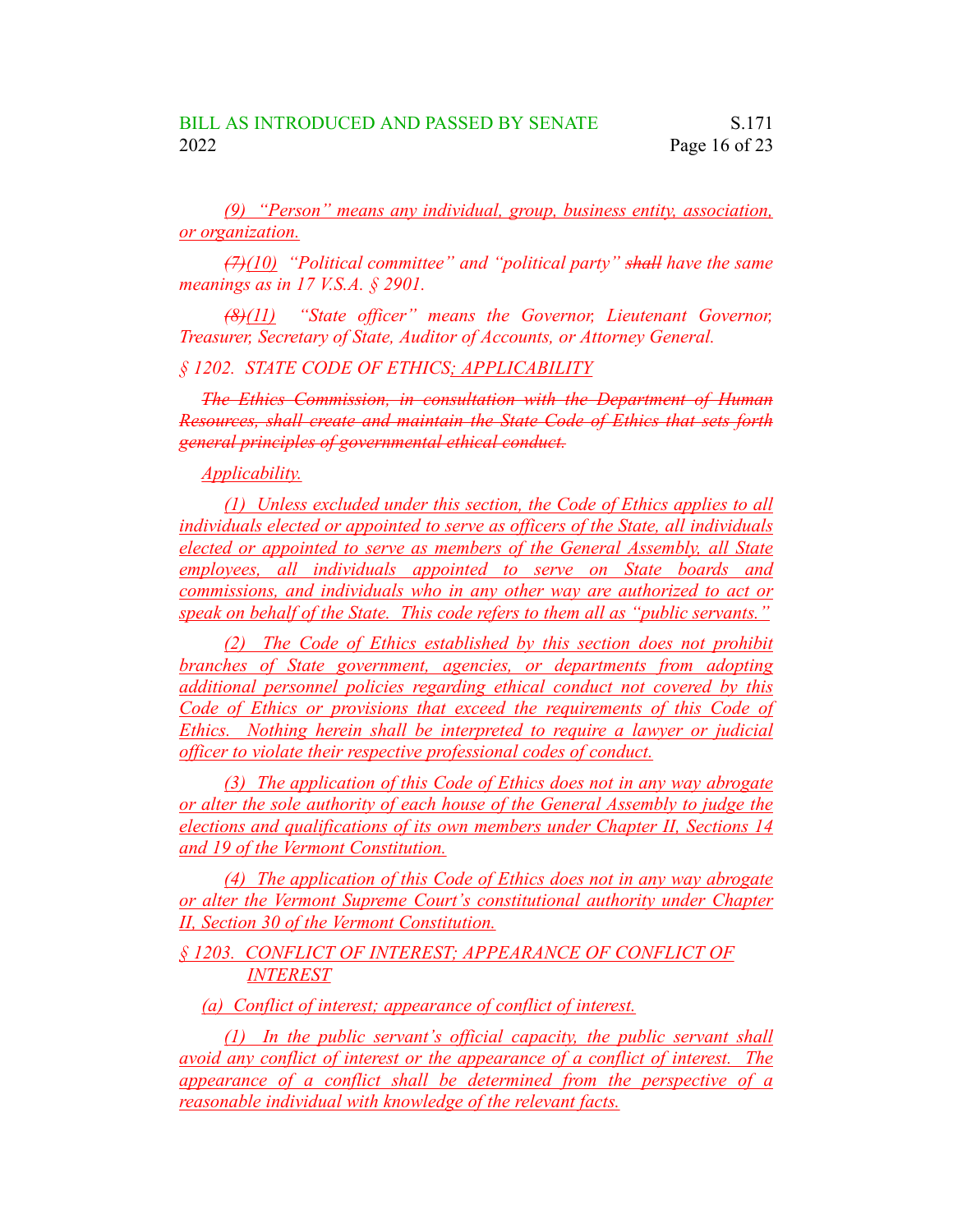*(2) Except as otherwise provided in subsections (b) and (c) of this section, when confronted with a conflict of interest, a public servant shall recuse themselves from the matter and not take further action.*

*(3) As used in this section, "conflict of interest" means a direct or indirect interest of a public servant or such an interest, known to the public servant, of a member of the public servant's immediate family or household, or of a business associate, in the outcome of a particular matter pending before the public servant or the public servant's public body, or that is in conflict with the proper discharge of the public servant's duties. "Conflict of interest" does not include any interest that is not greater than that of other individuals generally affected by the outcome of a matter.*

*(b) Course of action.*

*(1) Legislative Branch. A member of the General Assembly shall comply with Legislative Branch rules and policies regarding the course of action a public servant may take when confronted with a conflict of interest, or the appearance of a conflict of interest, that is related to core legislative functions or duties.*

*(2) Judicial Branch. A judicial officer shall comply with the Vermont Code of Judicial Conduct regarding the course of action a judicial officer may take when confronted with a conflict of interest, or the appearance of a conflict of interest, that falls under the Code of Judicial Conduct, including in situations where a conflict of interest, or the appearance of a conflict of interest, falls under both the Vermont Code of Judicial Conduct and the Code of Ethics.*

*(3) Government attorneys. A public servant who is a licensed attorney shall comply with the Vermont Rules of Professional Conduct regarding the course of action the attorney may take when confronted with a conflict of interest, or the appearance of a conflict of interest, that falls under the Vermont Rules of Professional Conduct, including situations where a conflict of interest, or the appearance of a conflict of interest, falls under both the Vermont Rules of Professional Conduct and the Code of Ethics.*

*(4) Public servants; other. Any public servant facing a conflict of interest not covered by subdivisions (1)–(3) of this subsection shall comply with requirements prescribed in this subdivision. Each time a public servant is confronted with a conflict of interest, other than that for which the public servant's action is solely ministerial or clerical, the public servant shall either make a public statement, which may consist of a statement made to the public servant's immediate supervisor, recusing themselves from the matter or, if the public servant chooses to proceed with the matter, prepare a written statement*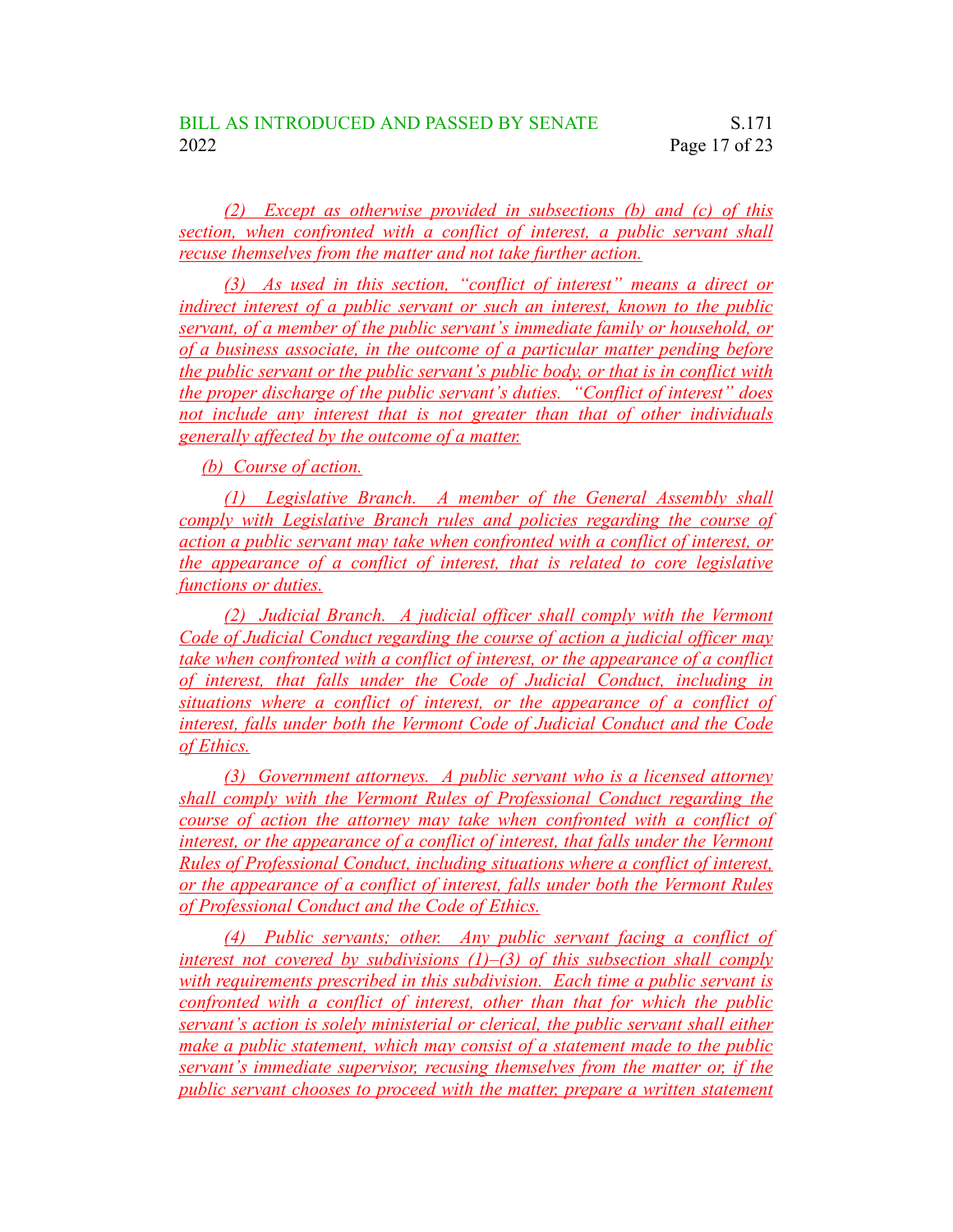*regarding the nature of the conflict. A public servant may request either guidance or an advisory opinion from the State Ethics Commission in making an initial determination whether a conflict of interest exists, or whether good cause to proceed exists as set forth in subsection (c) of this section. Once recused, a public servant shall not in any way participate in or act to influence a decision regarding the matter. If the public servant chooses to proceed with the matter, the public servant's prepared written statement shall:*

*(A) describe the matter requiring action;*

*(B) disclose the nature of the potential conflict or actual conflict of interest;*

*(C) explain why good cause, as set forth in subsection (c) of this section, exists so that the public servant can take action in the matter fairly, objectively, and in the public interest;*

*(D) include sufficient detail so that the matter may be understood by the public; and*

*(E) be filed in accordance with the policies and procedures set forth by the agency or entity governing the matter in question, including any requirement that the statement be made public.*

*(c) Good cause. As used in this section, "good cause to proceed" may include any of the following:*

*(1) the identified conflict or potential conflict is de minimis in nature;*

*(2) the conflict is amorphous, intangible, or otherwise speculative; or*

*(3) the public servant cannot legally or practically delegate the matter.*

*(d) Confidential information. Nothing in this section shall require a public servant to disclose confidential information or information that is otherwise privileged under law.*

*§ 1203a. DIRECTING UNETHICAL CONDUCT*

*A public servant shall not direct another person to act in a manner that would be unethical for the public servant or the other person to act. A public servant who has a conflict of interest shall not direct others to act to the public servant's benefit where such action would be a violation of the Code of Ethics if the public servant were to perform the act.*

*§ 1203b. APPEARANCE OF UNETHICAL CONDUCT*

*A public servant shall avoid any actions creating the appearance that the public servant is violating the Code of Ethics. Whether particular circumstances create an appearance that the Code of Ethics have been violated*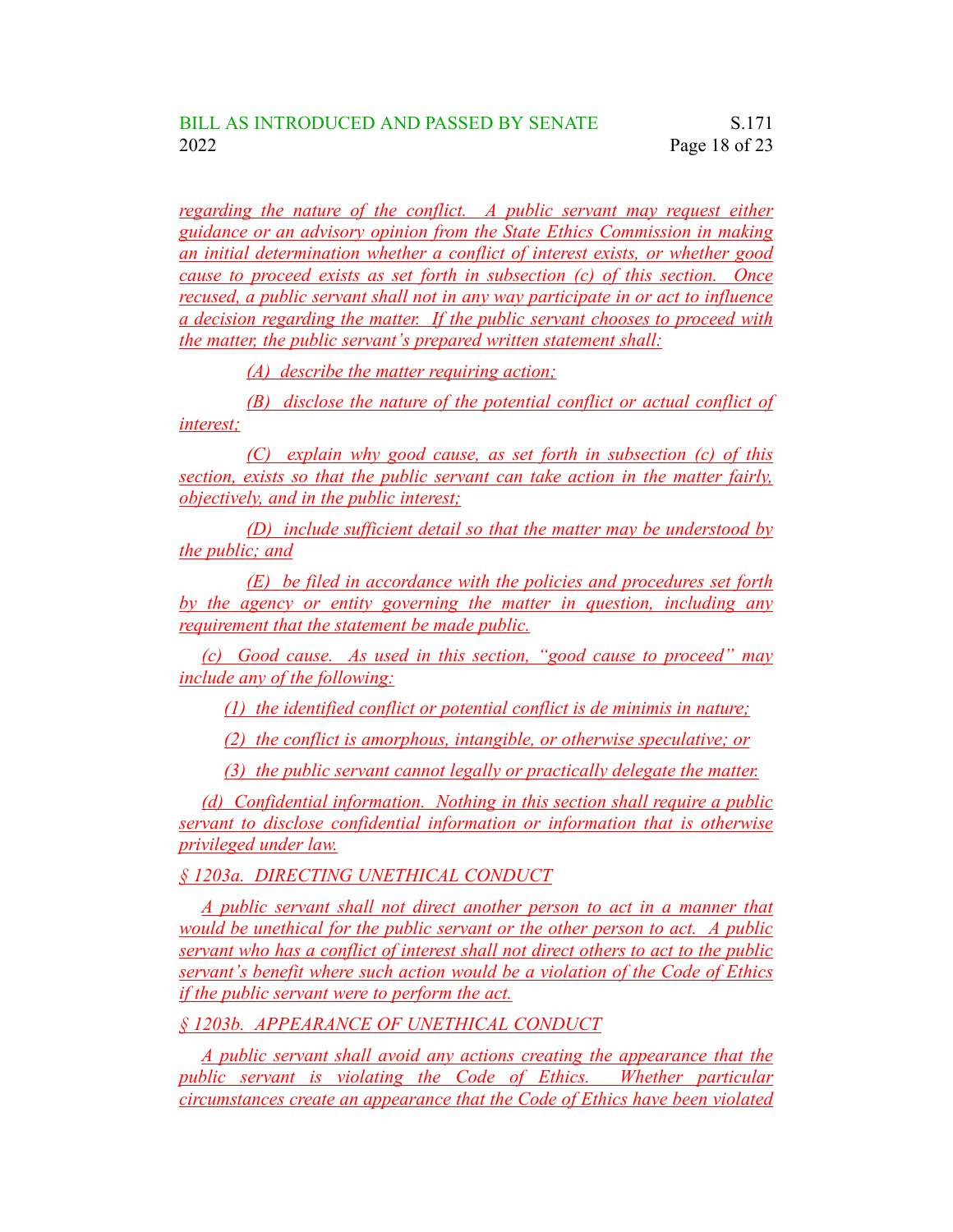*shall be determined from the perspective of a reasonable individual with knowledge of the relevant facts.*

*§ 1203c. PREFERENTIAL TREATMENT*

*A public servant in the course of conducting State business shall act impartially, showing no favor toward or prejudice against any person. A public servant shall not give or represent an ability to give preference or special treatment to any person because of the person's wealth, position, or status or because of any personal relationship with the public servant. When permitted by law and written policy or rule, a public servant may give preference to designated persons.*

*§ 1203d. MISUSE OF POSITION*

*A public servant shall not use the public servant's official position for personal or financial gain.*

*§ 1203e. MISUSE OF INFORMATION*

*A public servant shall not use nonpublic government information or confidential information acquired during the course of State service for personal or financial gain or for the personal or financial gain of any other person.*

*§ 1203f. MISUSE OF GOVERNMENT RESOURCES*

*A public servant shall not make use of State materials, funds, property, personnel, facilities, or equipment, or permit another person to do so, for any purpose other than for official State business unless the use is expressly permitted or required by law or by a written agency, departmental, or institutional policy or rule. A public servant shall not engage in or direct another person to engage in work other than the performance of official duties during working hours, except as permitted or required by law or by written agency, departmental, or institutional policy or rule.*

*§ 1203g. GIFTS*

*(a) Gift limitations and exceptions. A public servant shall not solicit or accept a gift unless permitted under this section. For purposes of this subchapter, "gift" means anything of value, tangible or intangible, that is given for less than adequate consideration. A public servant may accept:*

*(1) A devise or inheritance. A public servant may accept a devise or inheritance.*

*(2) Gifts to the State. A public servant may accept goods or services that are provided to a State agency for use on State agency property or for use by the public servant while serving in an official capacity.*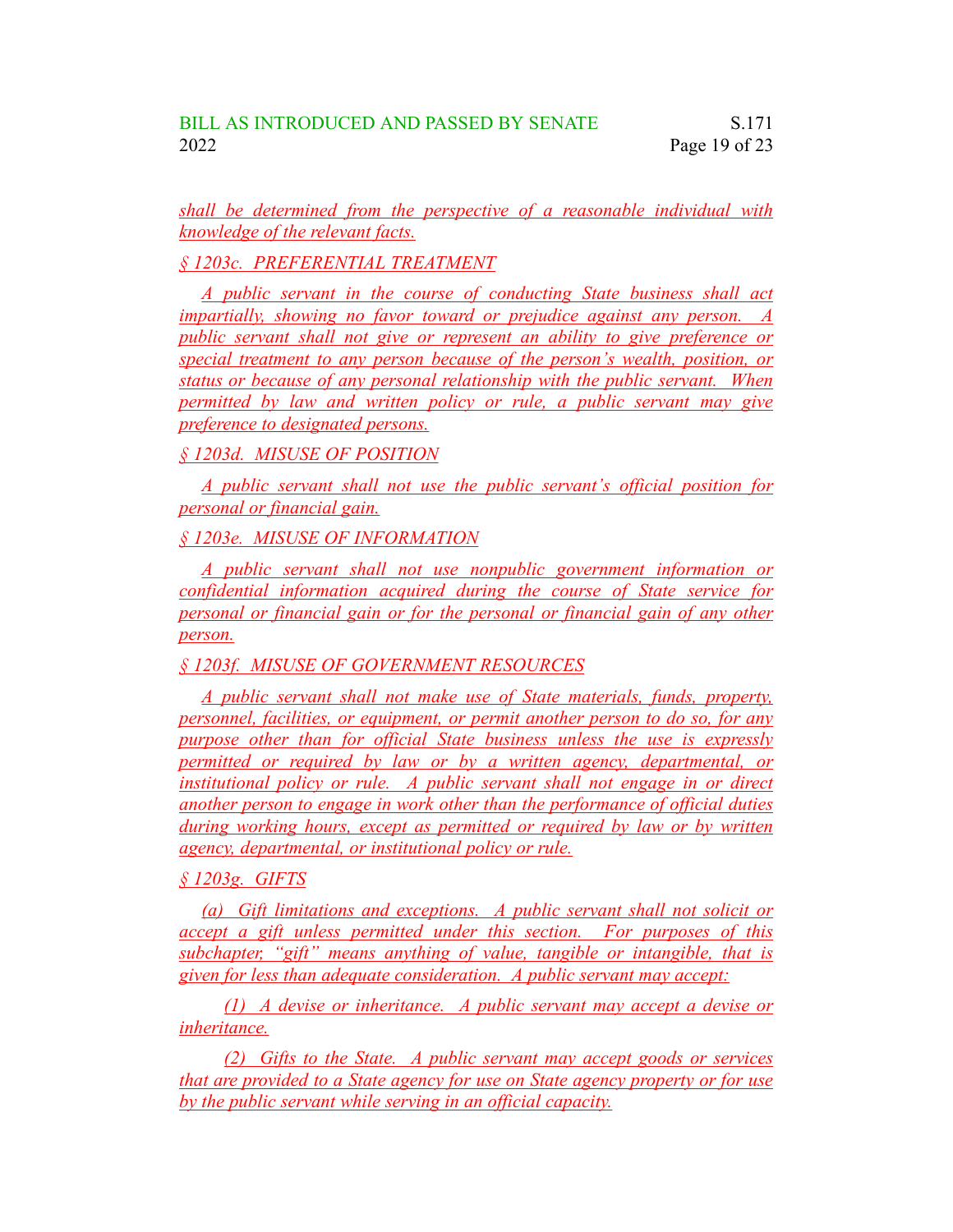*(3) Ceremonial awards. A public servant may accept a certificate, plaque, or other ceremonial award, provided the cost does not exceed the limit established pursuant to subsection (b) of this section.*

*(4) Rebates, discounts, and promotions. A public servant may accept a rebate, discount, or promotional item that is available to the general public or to a definable subset of the general public.*

*(5) Printed or recorded material. A public servant may accept printed or recorded informational or educational material germane to State action or functions.*

*(6) Food or beverages. A public servant may accept food or beverages, or both, under the following circumstances:*

*(A) The food or beverage, or both, is consumed on an occasion or occasions at which the person paying, directly or indirectly, for the food or beverage or the person's representative is in attendance, provided the cost does not exceed the limit established pursuant to subsection (b) of this section.*

*(B) The food or beverage, or both, is incidental to the performance of a legitimate State function.*

*(C) The food or beverage, or both, is provided at a charitable, cultural, political, or civic event at which the public servant participates in the public servant's official capacity.*

*(7) Admission fees and tickets. A public servant may accept tickets or admission to a charitable, cultural, political, or civic event at which a public servant participates in the public servant's official capacity, provided such tickets or admission is provided by the primary sponsoring entity.*

*(8) Private employment gifts. A public servant may accept anything of value provided by an employer of the public servant, provided such benefits are customarily and ordinarily provided to others in similar circumstances.*

*(9) Public-servant-to-public-servant gifts. A public servant may accept a gift from another public servant under the following circumstances:*

*(A) If the recipient is not in a supervisor-supervisee relationship with the giver, the public servant may accept a gift for a holiday or occasion of significance.*

*(B) If the recipient is in a supervisor-supervisee relationship, the public servant may accept a gift for a holiday or occasion of significance, provided the value does not exceed the limit established pursuant to subsection (b) of this section.*

*(10) Training or education. A public servant may accept attendance to*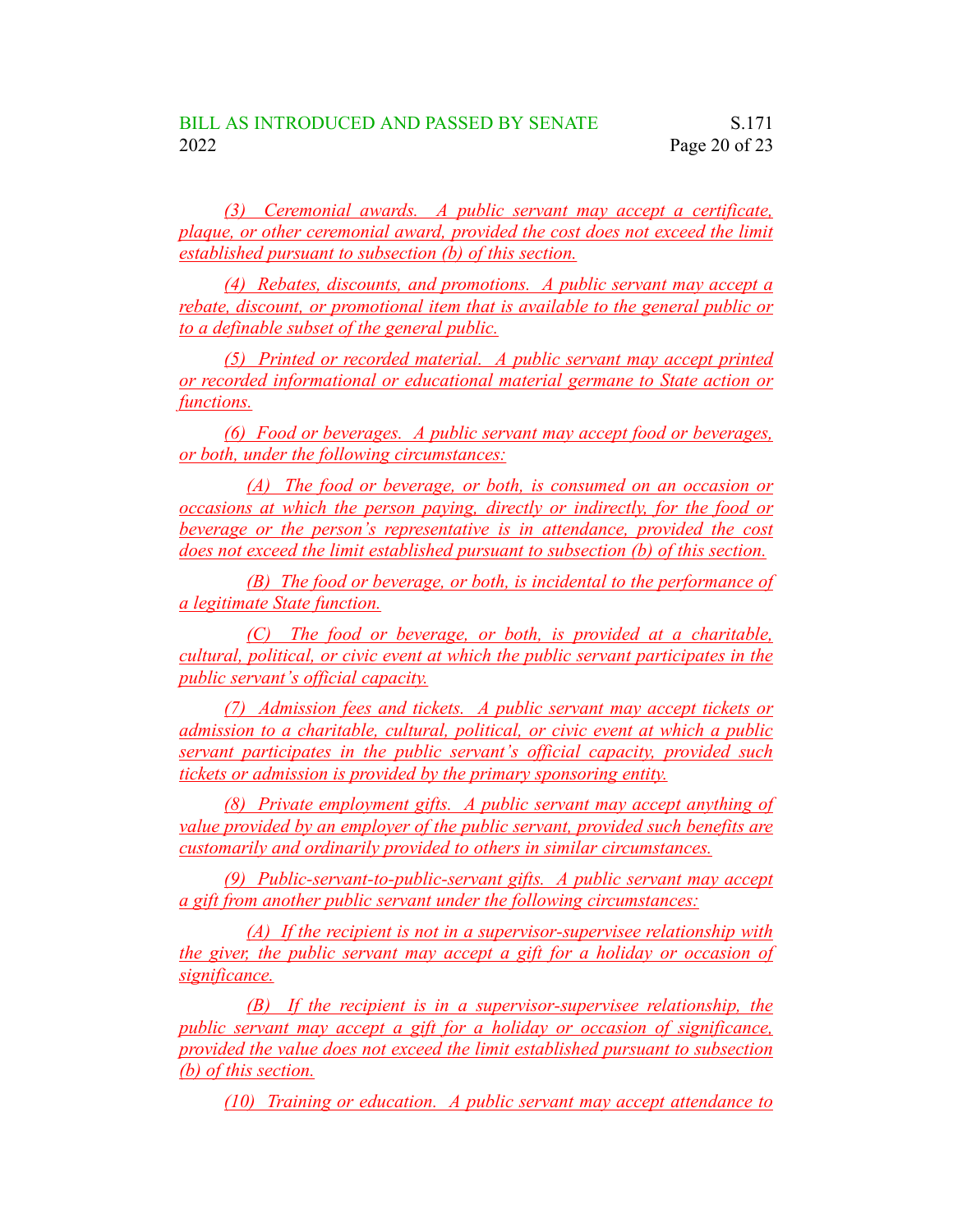*training or similar events determined to be in the interest of the public servant's agency or department.*

*(11) Gifts of de minimis value. A public servant may accept an unsolicited gift having a de minimis market value as established pursuant to subsection (b) of this section.*

*(12) Personal gifts. A public servant may accept gifts clearly motivated by an outside relationship, family relationship, or personal friendship rather than the position of the public servant. Relevant factors in making such a determination include the history and nature of the relationship and whether the individual, family member, or a friend personally pays for the gift.*

*(13) Loans. A public servant may accept a commercially reasonable loan made on terms not more favorable than loans made in the ordinary course of business.*

*(14) Gifts otherwise permitted and legal. A public servant may accept a gift that is otherwise expressly permitted under State law.*

*(b) Gift valuation. For purposes of this subchapter, the value or cost limit for gifts described in subsection (a) of this section shall be:*

*(1) Beginning on July 1, 2022:*

*(A) Ceremonial awards: Less than \$100.00.*

*(B) Food or beverages, or both: Less than \$100.00 in the aggregate per recipient, per source, in a calendar year.*

*(C) A supervisor-supervisee relationship gift: Less than \$100.00 for any single gift, and the value of all gifts does not exceed \$200.00 in the aggregate per year.*

*(D) De minimis gift: \$50.00 or less per source per occasion, provided that the aggregate market value of individual gifts received from any one person does not exceed \$150.00 in a calendar year.*

*(2) On or after July 1, 2026, the State Ethics Commission may increase the value or cost limit set in subdivision (1) of this subsection, provided:*

*(A) the State Ethics Commission presents its proposed increase to the House and Senate Committees on Government Operations at least 180 days prior to proposed implementation and after consultation with the Department of Human Resources and the Judicial Branch;*

*(B) the cost or value limit is not increased more than once in a fiveyear period; and*

*(C) the increased cost or value limit is posted on the State Ethics*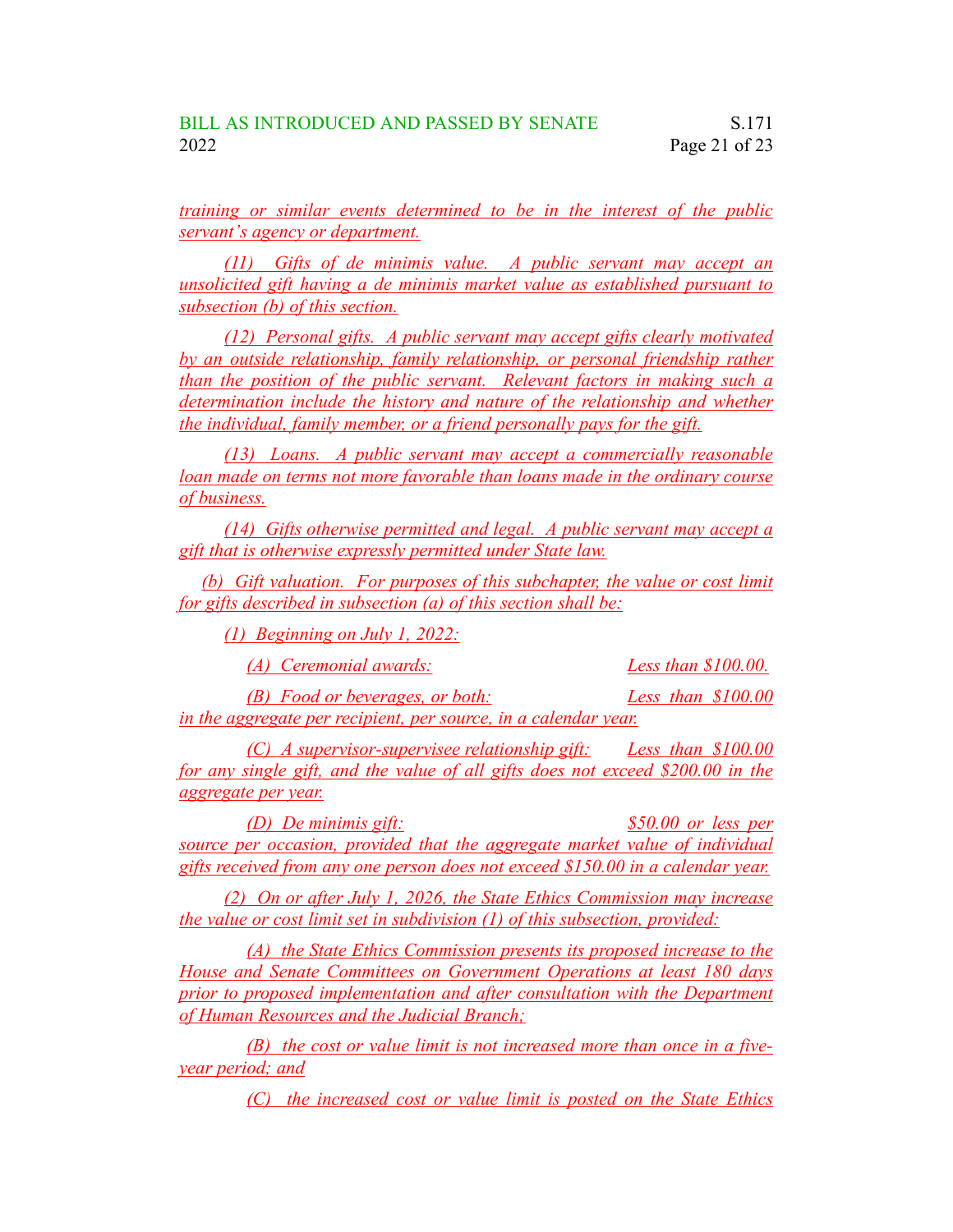*Commission website and the Commission sends a notice of increase to public servants not less than 60 days prior to the increase's effective date.*

*§ 1203h. UNAUTHORIZED COMMITMENTS*

*A public servant shall not make unauthorized commitments or promises of any kind purporting to bind State government.*

*§ 1203i. EMPLOYMENT RESTRICTIONS*

*(a) Outside employment. A public servant shall not seek or engage in outside employment or activities that are inconsistent, incompatible, or in conflict with the public servant's official duties.*

*(b) Post-government employment.*

*(1) Executive officers. Executive officers shall comply with the postgovernment employment restrictions prescribed in section 267 of this title and 2 V.S.A. § 266(b) and (c).*

*(2) Legislators. Legislators shall comply with the post-government employment restrictions prescribed in 2 V.S.A. § 266(b).*

*(3) Legislative Branch employees. Except as permitted in subdivision (4) of this subsection, for one year after leaving office, a former Legislative Branch employee may not, for compensation, appear before the General Assembly or its subparts, or the office in which the employee served in at the time of leaving service, to advocate for anyone other than the State, concerning any matter in which the State has a direct and substantial interest.*

*(4) Contracting exception. The limitations in subdivisions (1) through (3) of this subsection do not apply to individuals providing information or services to the State pursuant to contracts of the State unless the public servant is otherwise prohibited from doing so by State or federal law.*

*(5) Representation restrictions. After leaving State service or employment, a public servant shall not knowingly, with the intent to advocate for an outcome of an investigation, application, ruling, license, contract, claim, rulemaking, charge, arrest, or quasi-judicial or judicial proceeding, communicate with or appear before the State on matters involving specific parties in which the employee participated personally and substantially during government service and in which the State is a party or has a direct and substantial interest.*

*§ 1203j. COMPLIANCE WITH LAWS, RULES, AND POLICIES*

*A public servant shall comply with applicable State and federal laws and regulations, including anti-discrimination and equal opportunity laws, and comply with applicable governmental codes of conduct. A public servant shall*